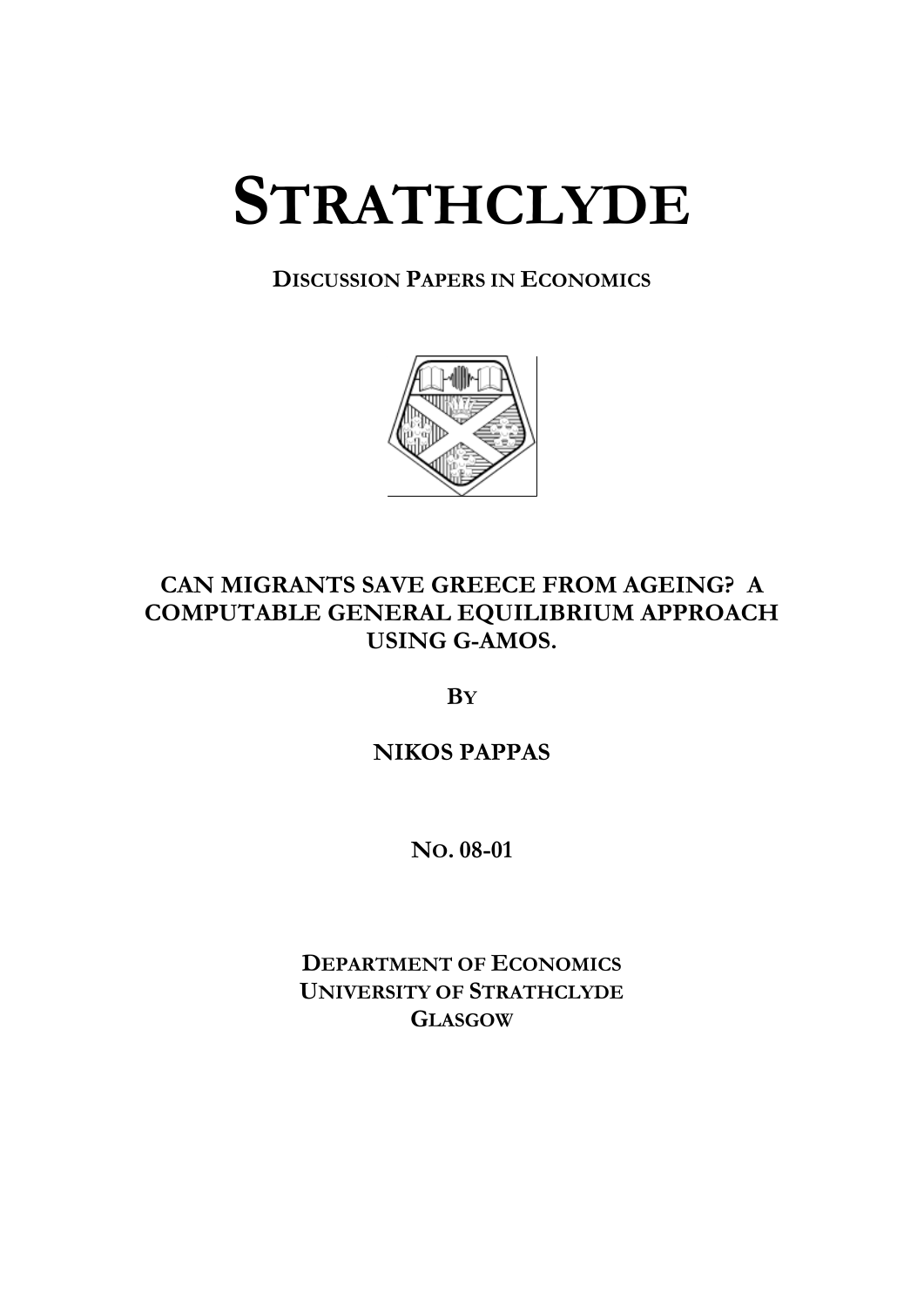# **Can Migrants save Greece from Ageing? A Computable General Equilibrium Approach using G-AMOS.**

#### **Pappas, N.**

#### **Fraser of Allander institute, Department of Economics, University of Strathclyde in Glasgow, UK**

*Abstract:* The population of Greece is projected to age in the course of the next three decades. This paper combines demographic projections with a multi-period economic Computable General Equilibrium (CGE) modelling framework to assess the macroeconomic impact of these future demographic trends. The simulation strategy adopted in Lisenkova et. al. (2008) is also employed here. The size and age composition of the population in the future depends on current and future values of demographic parameters such as the fertility, mortality rates and the level of annual net migration. We use FIV-FIV software in order to project population changes for 30 years. Total population and working age population changes are introduced to the G-AMOS modelling framework calibrated for the Greek economy for the year 2004. Positive net migration is able to cancel the negative impacts of an ageing population that would otherwise occur as a result of the shrinking of the labour force. The policy implication is that a viable, long-lasting migration policy should be implemented, while the importance of policies that could increase fertility should also be considered.

#### **JEL classification: J11, J21**

**Key words:** CGE modelling, ageing population, migration, demography, Greece

**Acknowledgements:** I would like to thank Grant Allan, Karen Turner, Peter McGregor and Kim Swales of the Fraser of Allander Institute for useful comments. I would also like to thank Katya Lisenkova for comments on demographic modelling. The usual disclaimer applies.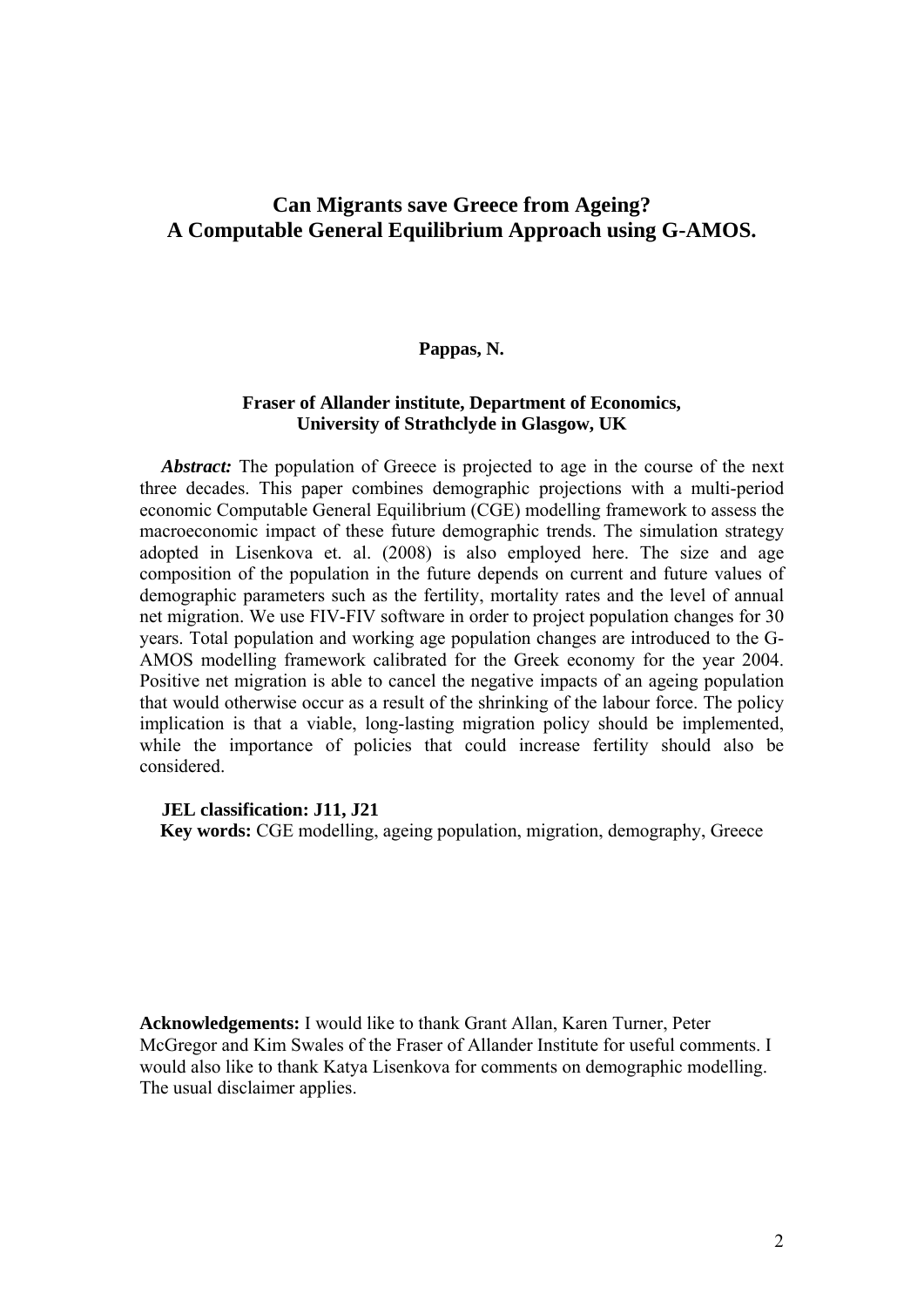## *1. Introduction*

As in most western countries, population in Greece is projected to decline and age. Greece has traditionally been a country of out-migration. However, in the last two decades the population outflow has reversed. This has generated a stock of foreign population, which is estimated to be close to  $10\%$  $10\%$  of the nationals<sup>1</sup> (Kontis et. al., 2006). This has been a real demographic shock. In contrast, the country has experienced a declining fertility rate (1.3 in 2004) and a continuously increasing life expectancy. Fertility rates in Greece have been lower than the European average until the end of the 60's and peaked during the 70's but never achieved the levels reached in the baby boom period in Europe. The baby boom in Greece was late and small due to the political instability of the post World War II period. However, the fertility rate has largely converged to the European average during the last two decades.

If the assumptions of ESYE (National Statistics Agency) on future trends of demographic variables (fertility, mortality, migration) materialise, then in the course of the next three decades (by 2034) is projected to increase slightly by 0.54%. However at the same time working age population is expected to decrease by 6.13%. Under the same assumptions but without the presence of migration total population will fall by 11.5% and working age population by 19.76%. We are going to try and analyse the impacts, of these future demographic trends. At present very little attention is paid to the macroeconomic impacts that these will have in the foreseeable future.

Existing literature focuses on the impacts of immigration upon the economy. Lianos (1996) found that wages of (illegal) immigrants in Northern Greece were 40- 60% lower than the ones of the local population. He also found that the vast majority of immigrants take jobs that the locals would never do. This study is rather descriptive, and thus does not assess the impact of immigration on macroeconomic variables in a quantifiable way. Sarris and Zografakis (1999) use a Computable General Equilibrium model to assess the impact of illegal immigration upon the Greek economy. In their exercise, population stock is only adjusted by a one shot influx of illegal immigrants in the Greek economy. They find that almost a third of the

<span id="page-2-0"></span><sup>&</sup>lt;sup>1</sup> Contrary to many countries Greece defines foreigners "by blood" and not "by birth". So, there are people that have been born in the country but have not got citizenship. In contrast, others have not been born and brought up in the country but are granted citizenship. So, when we refer to "foreigners" we may include people that have been born in the country.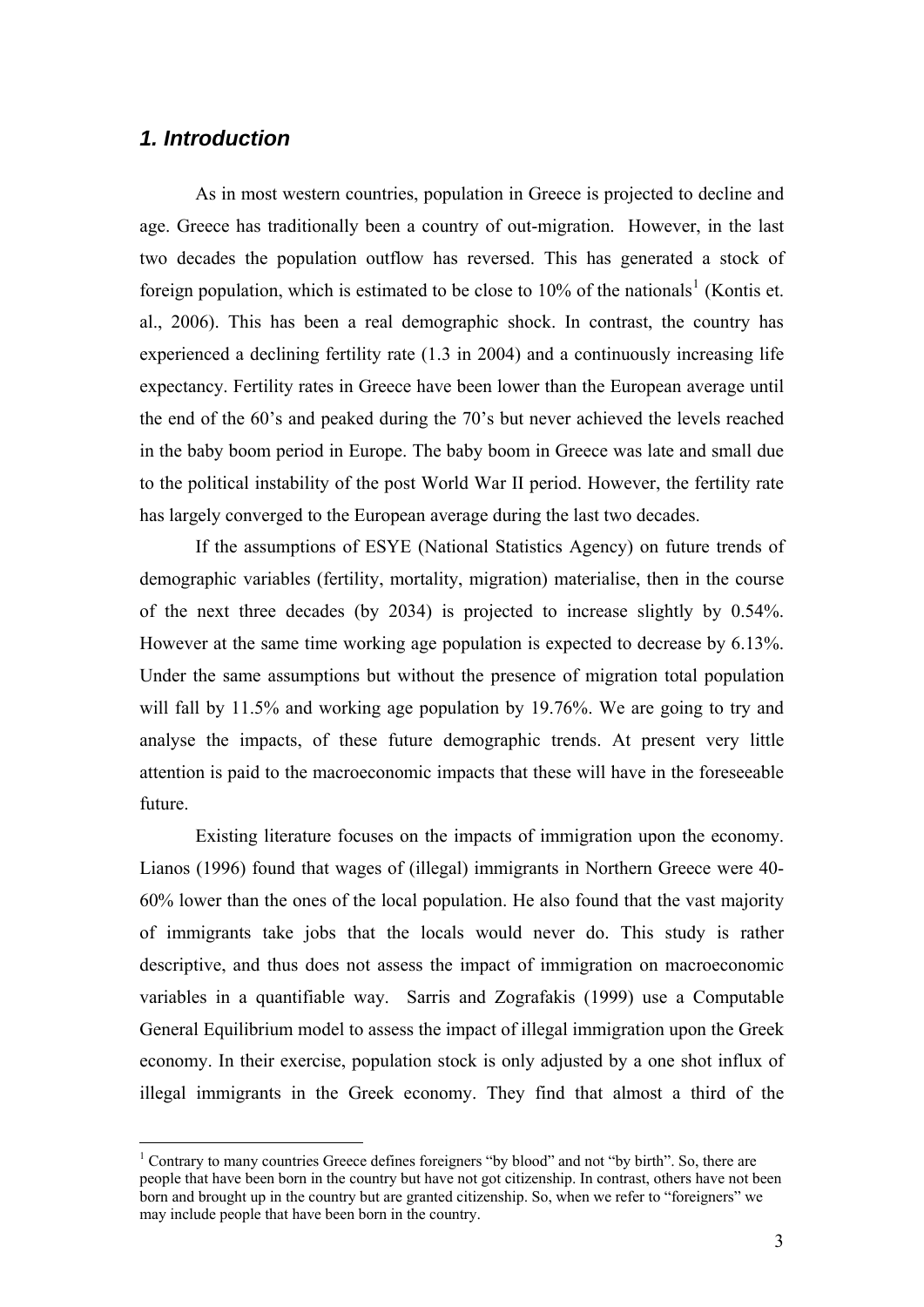population is adversely affected from illegal immigration. However, the negative impact disappears when they model labour market rigidities. (Fixed nominal wage). The paper at hand adds to the relevant literature in linking demographic projections with consistent economic modelling. Thus it sheds light on the effect of current and future fertility, mortality and migration trends with the use of consistent economic and demographic modelling.

 While demographic changes have many economic implications that are related to public expenditure, expected increase in demand for health care, funding of pensions of a growing aged population etc., the focus of this paper is to assess the impact of future demographic trends upon the economy through the consequent changes in the labour market. We combine a demographic model, (FIV-FIV) and a Computable General Equilibrium (CGE) model of the Greek Economy (G-AMOS) calibrated for the year 2004. The projection and simulation horizon is three decades, a span that is long enough to allow for the population changes to be fed into the rest of the economy and at the same time not too long to make our population projections completely unreliable.

The remainder of the paper is structured as follows. The next section provides the theoretical framework upon which our analysis is based. The two following sections provide details on the demographic and the economic model. The economic impact of the base projection is discussed in section 5. Section 6 focuses on sensitivity analysis that we have performed by varying values of demographic as well as economic parameters. Section 7 concludes.

#### *2. Theoretical setting*

In this section we outline the theoretical foundation for the simulation results that are reported in the subsequent sections. The focal point is the labour market, which is analysed using an aggregate labour demand and supply framework (Lisenkova et.al., 2008). We present a long run approach, in order to identify the direction in which we expect the equilibrium wages and employment to move as the time passes. Figure 1 represents the interaction of the labour supply and general equilibrium labour demand curves in the unified Greek labour market, a unified labour market, in which workers can freely move between the identified sectors. When the working age population is unchanged (in our case this is equivalent to an unchanged labour force), the quantity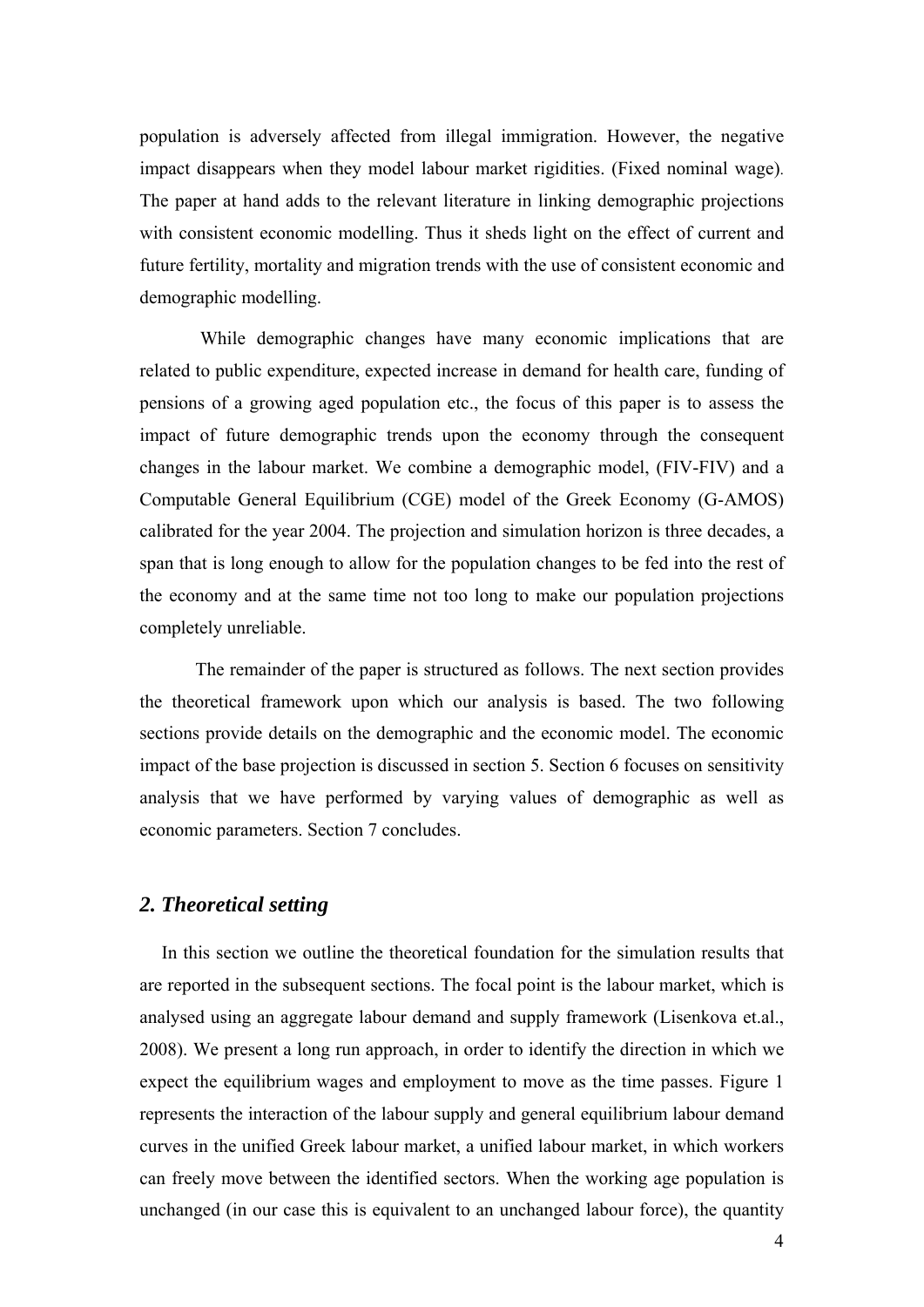of labour supplied can only increase if the real wage is increased<sup>[2](#page-4-0)</sup>. The general equilibrium Labour demand is sloping downwards and this is the case for most of the research that has utilised the AMOS modelling framework (Gillmartin et. al. 2007, Lisenkova et. al. 2008, Turner, 2002). However, for combinations of extreme product demand and factor substitution elasticities, the general equilibrium labour demand curve can be upward sloping (McGregor *et al*, 1995). Note that the endogenously determined level of household income will also affect labour demand in the general equilibrium.





<u>.</u>

In Figure 1 we compare the long-run labour market equilibrium in 2034 with that in 2004, under the assumption that the base population projection applies and that real *per capita* expenditure of the Greek government remains constant. As mentioned before in the simulation exercise there is no demand shock imposed associated with the ageing of the population. Instead, the assumption is that government expenditure per capita remains constant. One would expect that consumer and government demand patterns are age specific and therefore shifting demographics would alter the industrial composition of consumer and government demand. However, for now we will assume that government expenditure per head remains constant over the simulation period. That is government expenditure follows the changes of total population. The initial equilibrium is represented by point A, where the base-period

<span id="page-4-0"></span><sup>&</sup>lt;sup>2</sup> We actually use a wage curve specification for the labour market. (Blanchflower and Oswald, 1994; Layard *et a1*. 1991).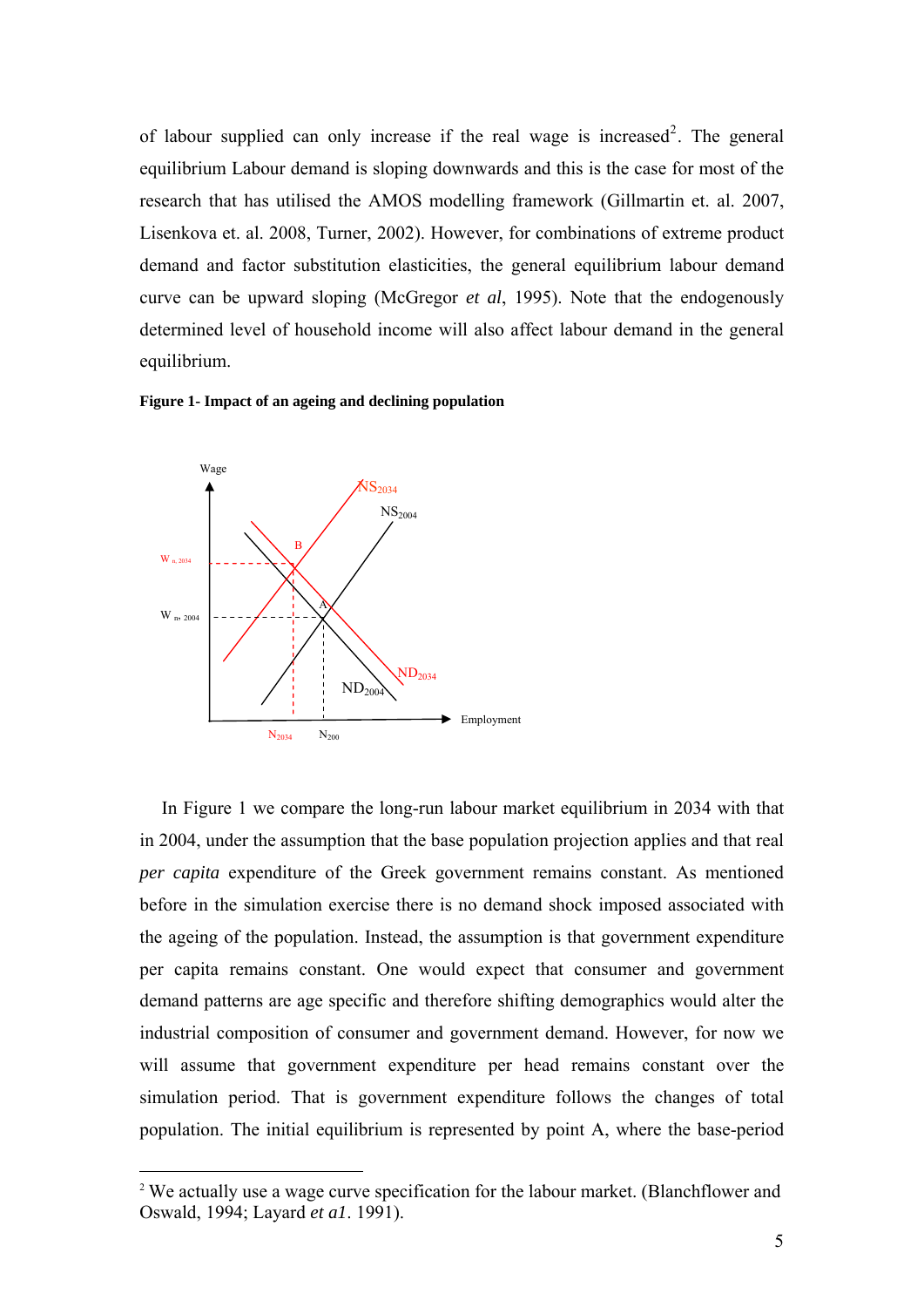(2004) labour demand and supply curves  $ND_{2004}$  and  $NS_{2004}$  intersect. This generates the initial equilibrium employment and real wage levels  $w_{n,2004}$ ,  $N_{2004}$ .

As mentioned before, over the period up to 2034, the total population in Greece will increase marginally but at the same time age. First, the lower working age population reduces labour supply at each wage level generating an inward shift of the labour supply curve. The new labour supply curve  $NS<sub>2034</sub>$ , is on the left of the original labour supply curve  $NS<sub>2004</sub>$ . On the other hand total population changes will affect labour demand through changes in government expenditure. The new demand curve is on the right of the original because during this period government expenditure (an element of final demand) increases in line with the slight increase of total population.

The new equilibrium B, is at the intersection of the general equilibrium labour demand and supply curves  $ND<sub>2034</sub>$  and  $NS<sub>2034</sub>$ . Both labour supply and labour demand shift have pushed the real wage upwards. However, while increased labour demand tends to increase employment while decreased labour supply tends to decrease it. We expect the supply effect to be of greater magnitude in this case.

**Figure 2 -** The Labour Market in 2034 comparing base projections and higher positive net migration every year



In Figure 2 we expand our investigation to show the impact on the labour market in 2034 of increased inward migration. Figure 2 compares the labour market in 2034 under two different scenarios. One simply takes the base population projection. The second represents a situation in which there is higher positive net in-migration. This is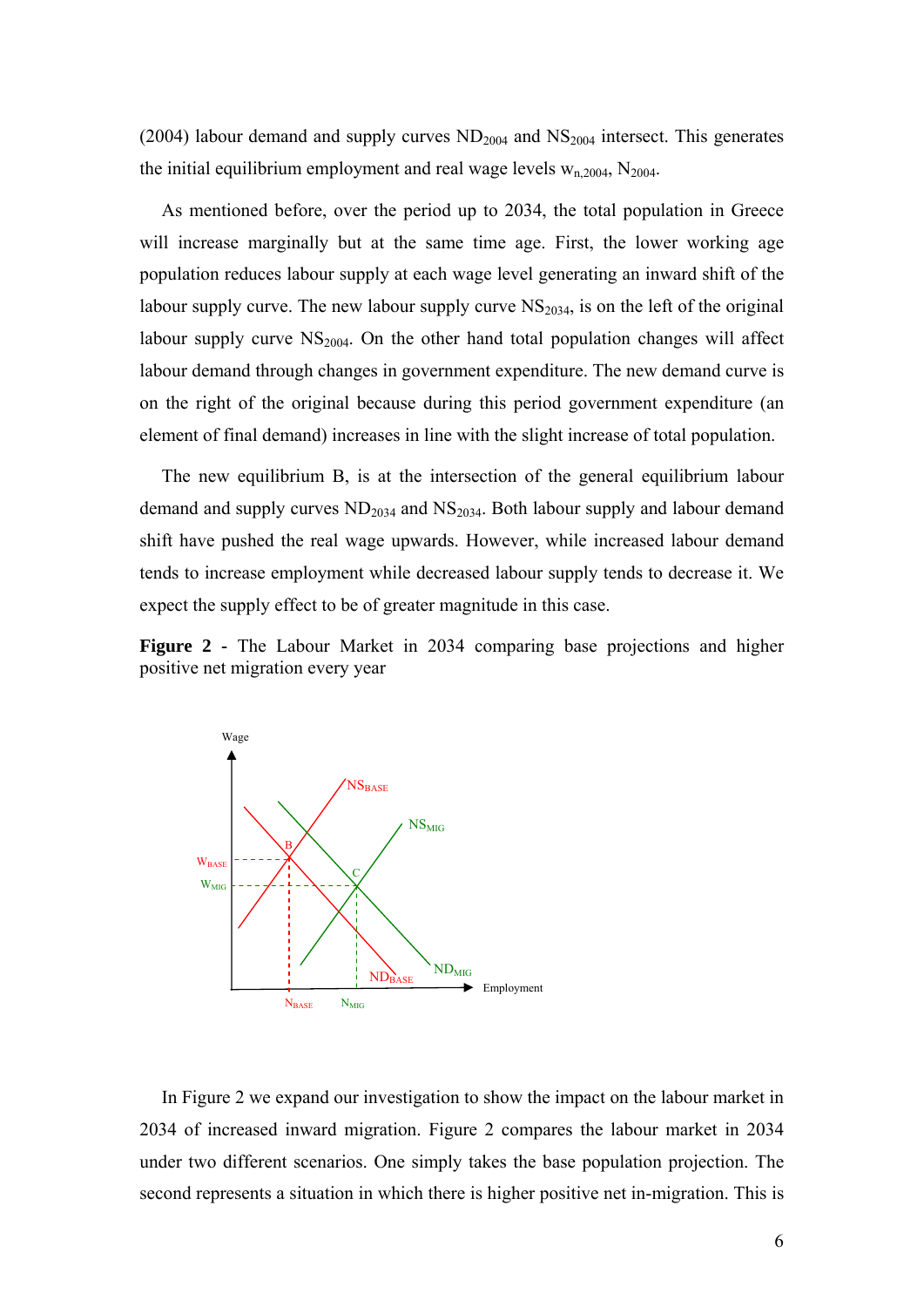a policy parameter that can be altered immediately at the will of the Greek government<sup>[3](#page-6-0)</sup>.

The situation under the base projection is given by point B, which is the intersection of the labour demand and supply functions  $NS<sub>2034</sub>$ ,  $ND<sub>2034</sub>$ . This was the final position illustrated in Figure 1. Now impose net in-migration at a rate higher than that assumed under base scenario. Working age population, and therefore the labour force, is going to be higher than under the base prediction for 2034. This is illustrated in Figure 2 by an outward shift of the labour supply curve to  $NS<sub>MIG</sub>$ . Labour demand will also shift outwards to  $ND_{MIG}$  as a result of higher populationlinked government expenditure. The new equilibrium is at point C, the intersection of the new labour supply and demand curves. In this case the shifts in labour demand and supply both work to increase equilibrium employment (compared to the equilibrium at B). Further, because we expect that the increase in labour supply will dominate the increase in labour demand, pressure in the labour market should ease and the wage fall.

The two figures exhibit the impact of population ageing and in-migration on the labour market. We expect these changes to have major impacts through a tightening of the labour market, and consequences upon competitiveness. These labour market changes will have major impacts on the economy overall. In particular, with an ageing population, we expect a negative effect upon competitiveness due to the increased wage, which is a major cost of production. This reduced competitiveness has a negative impact on GDP. In migration is expected to counteract the tightening of the labour market (Sarris and Zografakis, 1999). The Computable General Equilibrium framework we use allows us to explore such impacts in greater detail by consistently modelling all the complex interactions within the economy while it give us a sufficient degree of detail in terms of results.

1

<span id="page-6-0"></span><sup>&</sup>lt;sup>3</sup> An extensive discussion of the current migration policy in Greece can be found in Kontis et. al. (2006) as well as in Katrougalos et.al. (2004)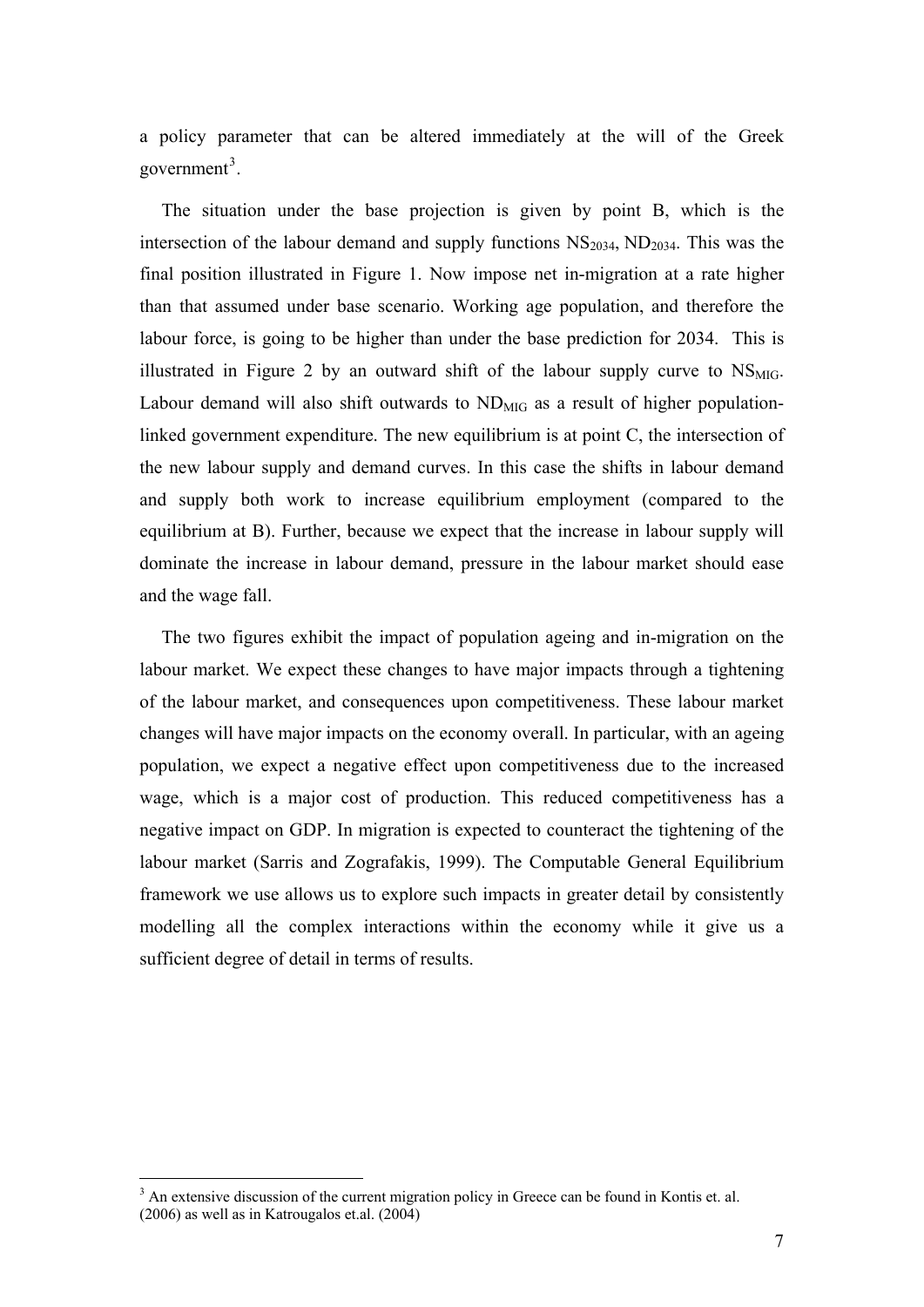#### *3. The FIV-FIV software*

 The software produces population projection by using the cohort component method, which is the most widely used. The cohort component method tracks each cohort and its mortality, fertility, and migration over time. Starting with a base population, year-by-year deaths are subtracted, and births and net migration are added to the population. This program allows us to project future population by sex and age structure, based on the current age-sex structure and additional assumptions about main demographic variables: mortality, fertility and migration. Projections are made in five-year cycles and can involve five to infinite years. Births create a cohort of the age 0-4 at the end of the cycle. The rest of the cohorts face a probability of mortality and their survivors are five years older in the end of the cycle. Net migration is algebraically added to cohorts during the cycle. The defined cohorts are presented in the following table.

| Cohort         | Initial   | Final     | Cohort | Initial | Final |
|----------------|-----------|-----------|--------|---------|-------|
| index          | Age       | Age       | index  | Age     | Age   |
| $\overline{0}$ | Born      | $0 - 4$   | 9      | 40-44   | 45-49 |
| 1              | $0 - 4$   | $5-9$     | 10     | 45-49   | 50-54 |
| $\overline{2}$ | $5-9$     | $10 - 14$ | 11     | 50-54   | 55-59 |
| 3              | $10 - 14$ | 14-19     | 12     | 55-59   | 60-64 |
| $\overline{4}$ | 14-19     | $20 - 24$ | 13     | 60-64   | 65-69 |
| 5              | $20 - 24$ | 25-29     | 14     | 65-69   | 70-74 |
| 6              | 29-30     | 30-34     | 15     | 70-74   | 75-79 |
| 7              | 35-39     | 40-44     | 16     | $75+$   | $80+$ |
| 8              | 40-44     | 45-49     |        |         |       |

**Table 1 – Cohorts identified in the FIV-FIV software** 

In the end of every cycle, the population of the cohorts 15 and 16 are added together to form the group 75+. Projections are separately done for men and women. The first step is to calculate the population alive in the beginning of the cycle, which comprises of cohorts one to sixteen. The second step is to calculate the population of cohort zero which is the remaining and is born during the cycle. Population alive is calculated by taking into account the effect of mortality for each cohort. That is: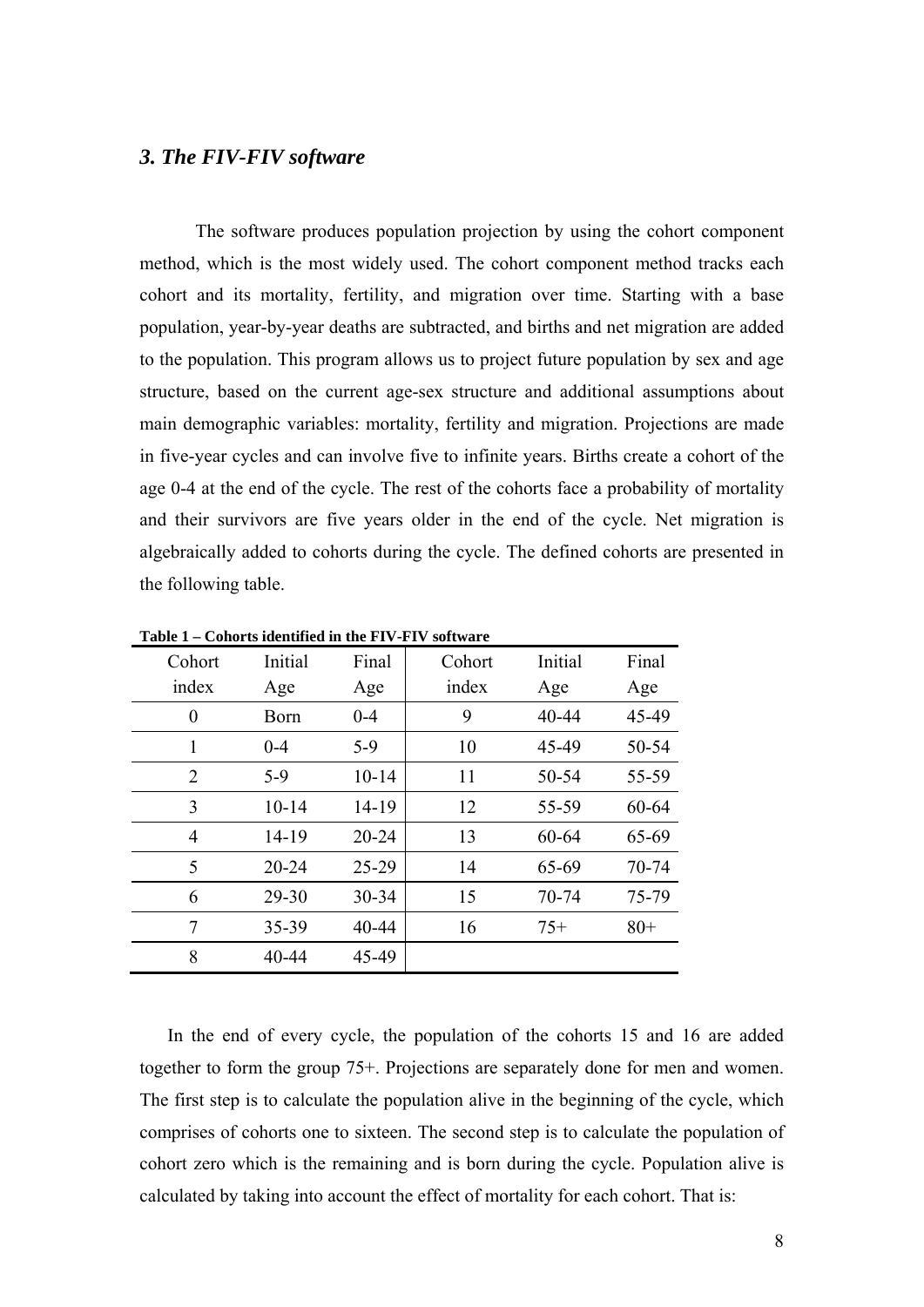$(1)$  C<sup>F</sup><sub>s,c</sub> = C<sup>I</sup><sub>s,c</sub> \* S<sub>s,c</sub>

Where, C stands for the population of cohort c, sex s at a date 0 or five indicated by the superscript. S is the survival rate for each cohort. Migration is incorporated the following way. It is assumed that migrants enter or leave the country following a uniform distribution during the five year cycle. So, migrants are exposed to mortality for an average of one half of the cycle. Therefore for migration to be taken into account the equation above should be augmented the following way.

 $(2)$  C<sup>F</sup><sub>s,c</sub> = C<sup>I</sup><sub>s,c</sub> \* S<sub>s,c</sub> + M<sub>s,c</sub> \* (1+ S<sub>s,c</sub>)/2 for the cohorts one to sixteen.

 The number of births will depend on the number and age of women in childbearing age, and their age specific fertility rates. Women of the age group 15-49 are the ones considered of being childbearing age. These are seven cohorts, namely 15-19, 20-24, 25-29, 30-34, 35-39, 40-44, and 45-49. The mean number of women with a probability of having a child for each of these cohorts will be:

(3)  $P_i = (P_{F,C}^F + P_{F,C}^I)/2$  where i is the cohort index.

The number of women is either given when we have superscript of zero, (since it is given by the previous step) or calculated survival in the preceding when superscript is five. The number of births is calculated by using age specific fertility rates,  $F_i$ , and for the whole cycle total number of births will be:

(4)  $B = 5 * \Sigma^{10}$ <sub>4</sub> ( $P_{E} \rightarrow F_{C}$ )

Births are calculated for males and females separately. Adjusting for the proportion of each gender and the corresponding survival rates males and females of the birth cohort are:

$$
(5a) CFf,0 = g * B * Sf,0 \t (5b) C5m,0 = (1-g) * B * Sm,0
$$

Where g is the proportion of females born. Again in order to augment the above equations for migration we need to make assumptions about the time and age distribution of migrants. The assumption is that migrants come in following a uniform distribution, during the five year period and that births are equally distributed between all ages 0 to 5.

This is a sufficient approximation if we assume that the probability of dying decline in a linear manner from birth until the age of 5. This is not particularly true especially for the newborns. In addition, very few migrants are of the age of some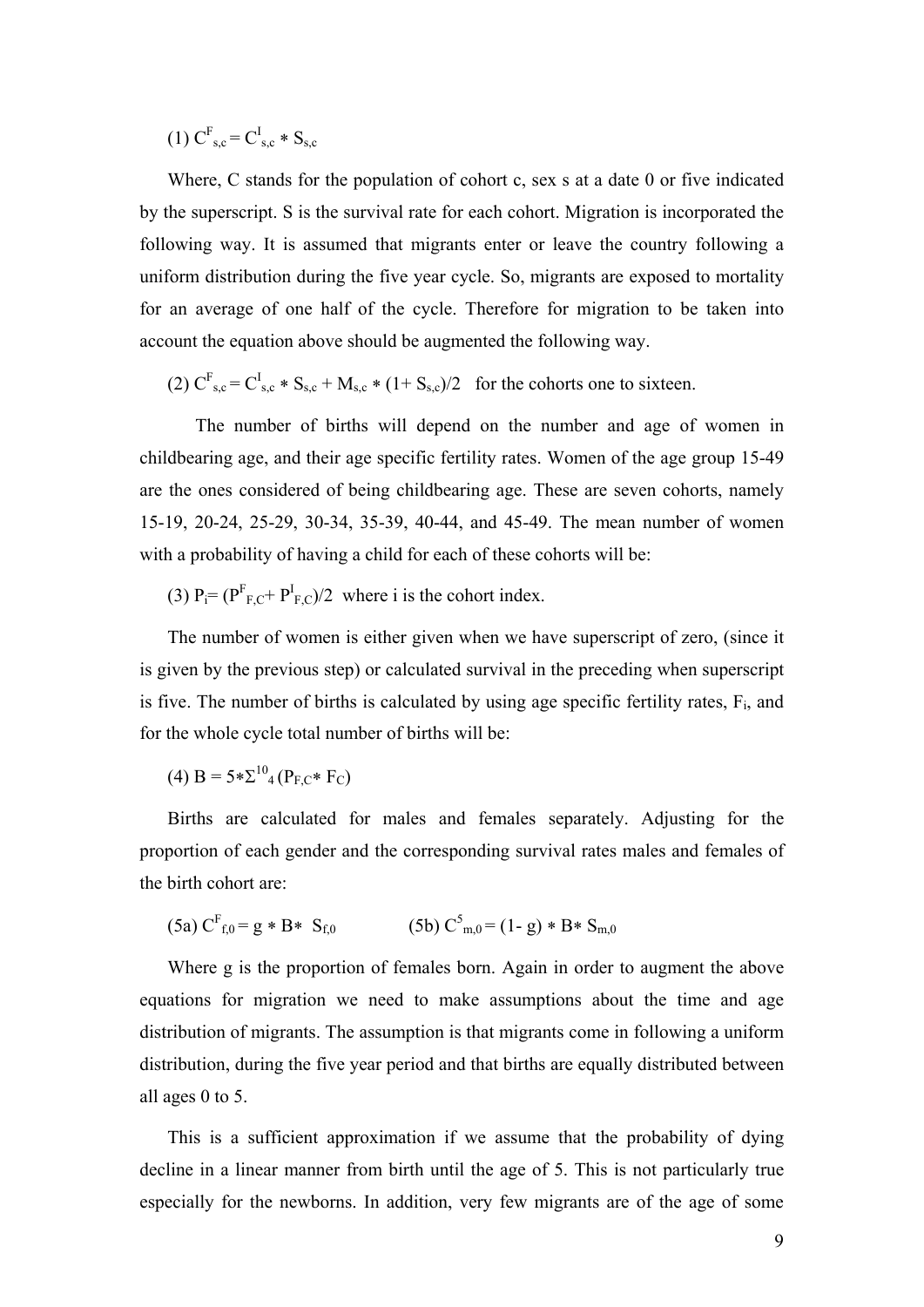weeks or months. The software does not require making assumptions related to infant mortality of migrants. Instead it adjusts arbitrarily the above approximation and assumes that the survival rate comes in with a factor of one third instead of a half. Equations 5a and 5b take the form:

$$
(6a) C5f,0 = g * Bs* Sf,0 + Mf,0 * (2/3+1/3 * Sf,0)
$$
  

$$
(6b) C5m,0 = (1-g) * Bs * Sm,0 + Mm,0 * (2/3+1/3 * Sm,0)
$$

We have now calculated the new cohort and the projection to the next five-year cycle is complete. In the next step each cohort index is increased by one and the final population of cohort i is used as the initial population of cohort  $i+1$ .

The data we have used for the projection is published by ESYE. However there have been some gaps in data availability. For example, a problem we have faced is the fact that there is no data for the age and sex composition of migrants. We have therefore assumed that migrants have the age and sex composition of the foreign population of the country. The lack of data, that has been mentioned elsewhere (Kontis et .al., 2006) as well as the software structure has caused small discrepancies between the ESYE Base projection and the projection we have generated under the same assumptions for the demographic variables. We are going to refer to this projection as the "Base scenario" although there are small discrepancies. The size of these deviations is negligible in relation to the question at hand.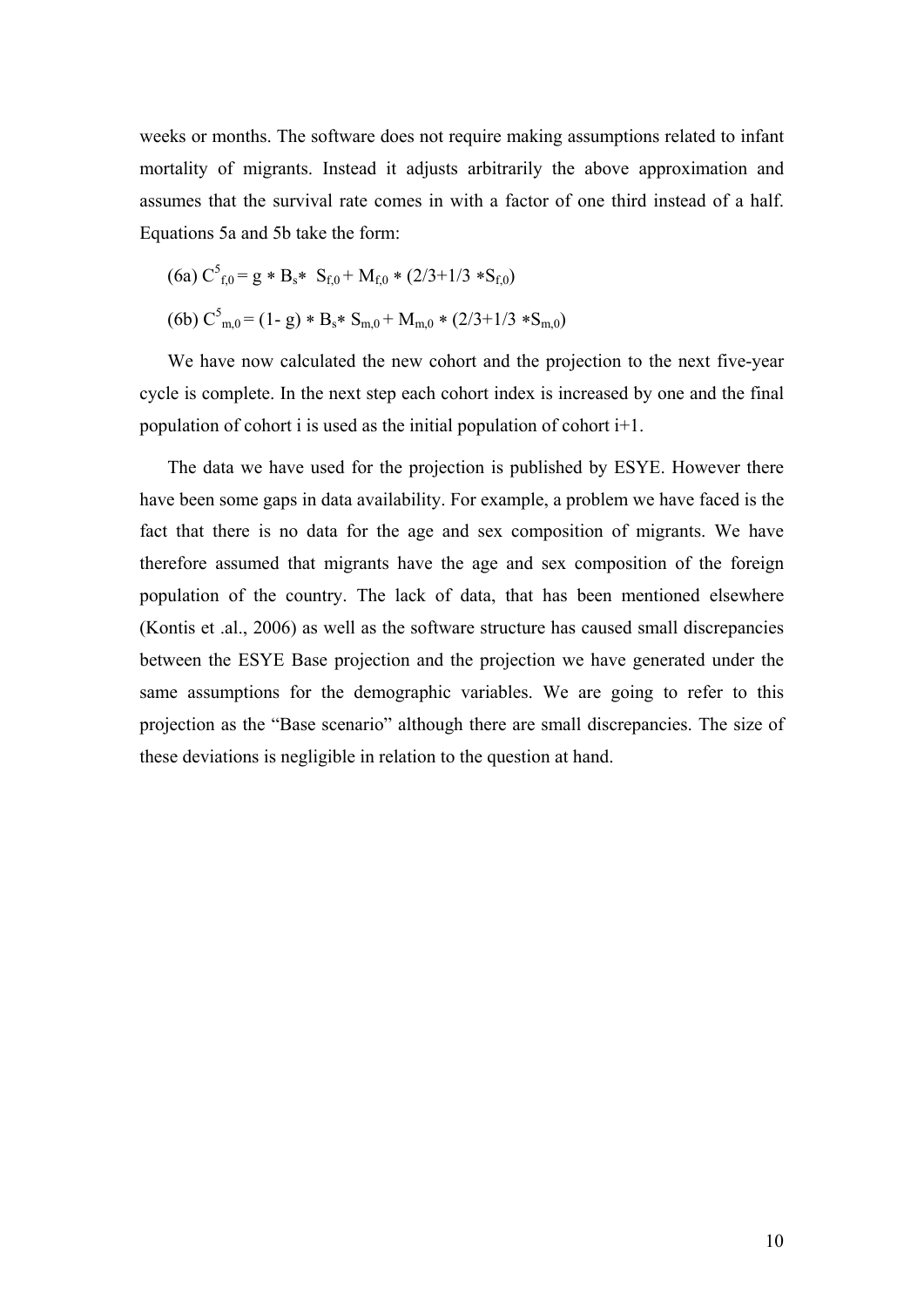## *4. G-AMOS: The Economic Model*

G-AMOS stands for Greek-AMOS, which uses the AMOS modelling framework. (*A M*acro-Micro Model *O*f *S*cotland) and has been developed by a team of researchers in the University of Strathclyde. It is referred to as a Computable General Equilibrium modelling framework *"*… because it encompasses a range of behavioural assumptions, reflected in equations which can be activated and configured in many different ways" (Harrigan *et al*, 1991, p. 424). A wide range of model closures as well as parameter values is available to the user, as appropriate for particular applications. A good general description of CGE modelling is given in Greenaway *et al* (1992) and an extensive review of regional CGE models can be found in Partridge and Rickman (1998).

We have calibrated the G-AMOS modelling framework to data on the Greek economy given in the form of a Social Accounting Matrix (SAM) for the year 2004. The model has 3 transactor groups - households, firms and government - and 2 exogenous external transactors – the rest of the EU (REU) and the rest of the world (ROW). The model has 25 activities/commodities and these are listed in Table A1.1 in Appendix 1. A condensed account of the model structure is given in Table A2.1.

In the version of AMOS used here, production takes place in perfectly competitive industries using multi-level production functions. This means that in every time period all commodity markets are in equilibrium, with price equal to the marginal cost of production. Value-added is produced using capital and labour via standard production function formulations so that, in general, factor substitution occurs in response to relative factor-price changes. Typically, constant elasticity of substitution  $(CES)$  technology is adopted, which is the case in simulations reported here.<sup>[4](#page-10-0)</sup> In each industry intermediate purchases are modelled as the demand for a composite commodity with fixed (Leontief) coefficients. These are substitutable for imported commodities via an Armington link. The composite input then combines with valueadded (capital and labour) in the production of each sector's gross output. Cost minimisation drives the industry cost functions (equation 1 in Table A2.1) and the factor demand functions (equations 7 and 8 in Table A2.1).

<u>.</u>

<span id="page-10-0"></span><sup>&</sup>lt;sup>4</sup> Leontief and Cobb-Douglas options are available as special cases.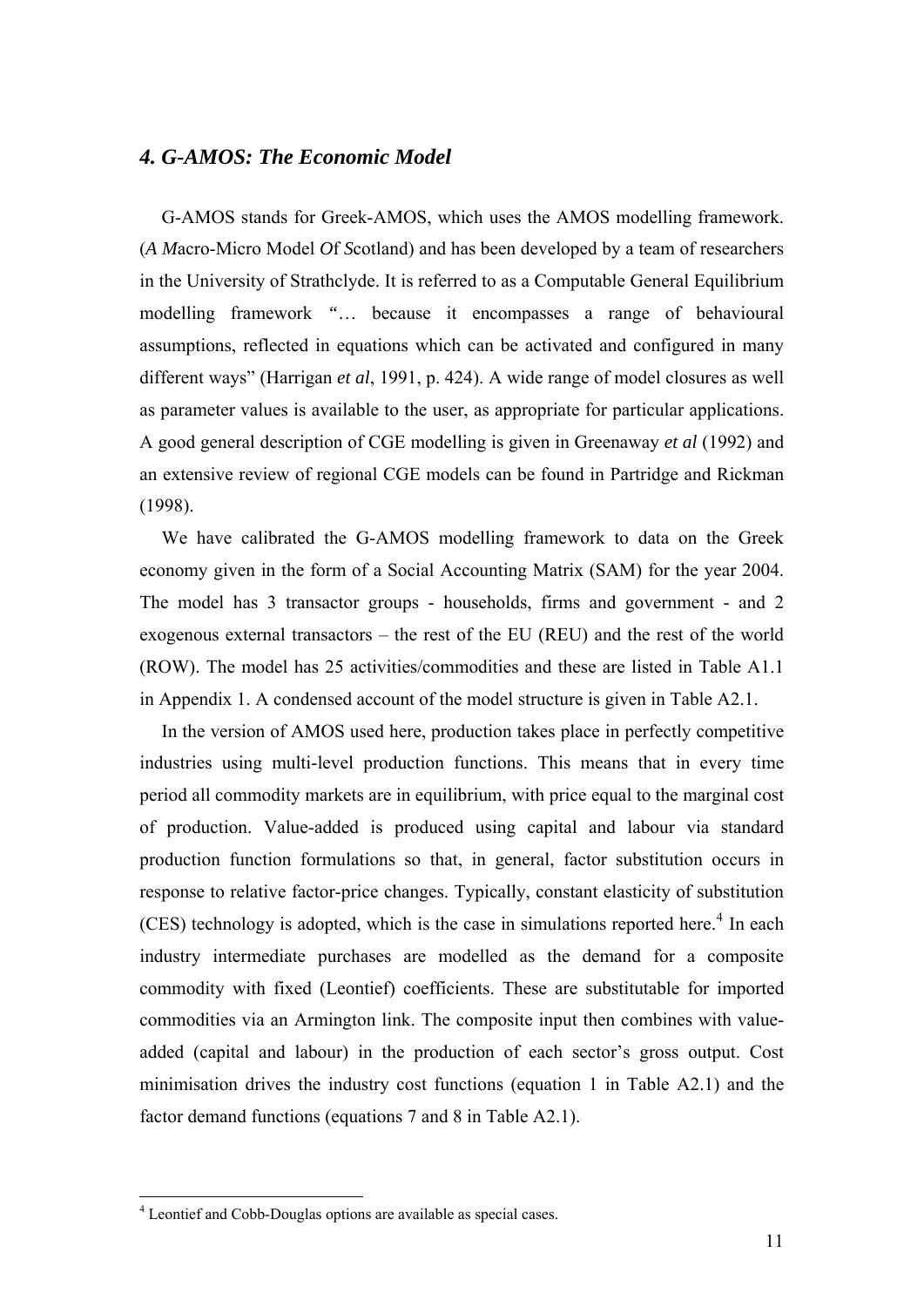Whilst the AMOS framework offers a wide choice of labour market closures, in the simulations reported here the labour market is characterised by a regional bargaining function (also expressed as a wage curve, represented as equation 5 in Table A2.1). This establishes a negative relationship between the real wage and the unemployment rate (Minford *et al*, 1994). Empirical support for this wage curve specification is now widespread (Blanchflower and Oswald 1994). The bargaining function is parameterised using the regional econometric work reported in Layard *et al.* (1991):

$$
\ln rw_{n,t} = a - 0.113 \ln u_t + 0.40 \ln rw_{n,t-1}
$$

where rw is the Greek real wage, u is the Greek unemployment rate, *t* is the time subscript and a is a calibrated parameter.<sup>[5](#page-11-0)</sup> To transform the real wage to the nominal wage, we multiply by the consumer price index (equation 2 in Table A2.1). Nevertheless, sensitivity analysis has been performed in section 6 where we examine extreme cases for the closure of the labour market.

Perfect labour mobility is assumed between sectors, generating a unified labour market. Therefore, although wage rates vary between sectors in the base-year data set, in the simulations wages in all sectors change by the same proportionate amount in response to exogenous shocks. The nominal wage in each time period is then derived through the interaction of the resulting wage curve and the general equilibrium labour demand curve (equation 9 in Table A2.1). In the derivation of the general equilibrium labour demand curve, it is important to note that all prices and incomes are taken to be endogenous.

The four main components of commodity final demand (represented by equation 12 in Table A2.1) are consumption, investment, government expenditure and exports. Household consumption is a linear homogenous function of real disposable income and relative prices (equations 2, 11 and 13 in Table A2.1). Real government expenditure per head is assumed to be constant (equation 17, Table A2.1) and in these simulations the population is determined exogenously using the demographic model.

1

<span id="page-11-0"></span> $<sup>5</sup>$  The calibration is made so that the model, together with the set of exogenous variables, will recreate</sup> the base year data set. This calibrated parameter does not influence simulation outputs, but the assumption of initial equilibrium is, of course, important.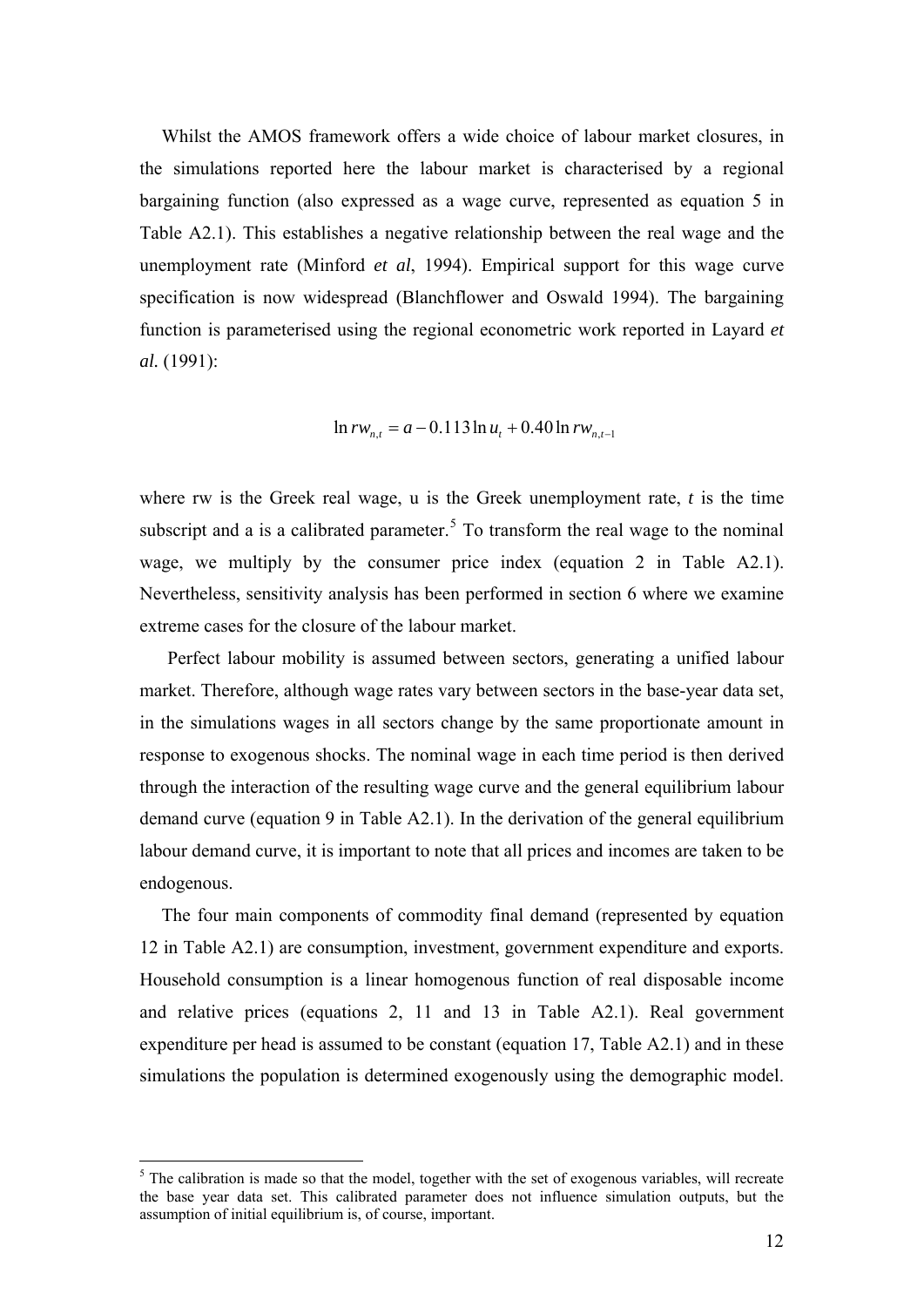Exports are determined by exogenous external demand via an Armington link, making exports relative price sensitive (equation 18, Table A2.1).

The modelling of investment demand is a little more complex. In the multi-period variant of the model, capital stock adjustment at the sectoral level, which ultimately determines aggregate investment demand, is dealt with in the following way. Within each time period, both the total capital stock and its sectoral composition are fixed. The interaction between this fixed capital supply and capital demand at the sectoral level determines each sector's capital rental rate (equation 10, Table A2.1). The capital stock in each sector is then updated between periods via a simple capital stock adjustment procedure, according to which investment equals depreciation plus some fraction of the gap between the desired and actual level of the capital stock (equations [6](#page-12-0), 14 and 15 in Table  $A2.1$ <sup>6</sup> Desired capital stocks are determined on costminimisation criteria, using the user cost of capital as the relevant price of capital (equations 3 and 4 in Table A2.1). In the base period the economy is assumed to be in long-run equilibrium, where desired and actual capital stocks are equal, with investment simply equal to depreciation. Investment as a source of product demand is then determined by running the demand for increased capital stock by sector through the capital matrix (equation 16, Table A2.1).

We interpret the conceptual time periods of the model as years: annual data are used for the calibration and, where applicable, the estimation of parameter values.

As stated earlier in this section, the structural characteristics of the AMOS model are parameterised on a Social Accounting Matrix (SAM) for Greece for 2004. In all sectors, the elasticity of substitution between capital and labour in the production of value added is 0.3 although sensitivity analysis is conducted. Intermediate composite goods are assumed to be produced by a Leontief type production procedure with fixed coefficients. This is required because of the large number of zero entries. The default Armington trade elasticities for imports and exports are 8.0. This is to reflect the fact that the country is considered to be a "price taker" in international markets. Sarris and Zografakis (1999) also applied a high value of Armington elasticity while Ioakimoglou (1999) econometrically estimated that 80% of variation of prices in Greece is attributable to international price changes. Nevertheless sensitivity analysis

1

<span id="page-12-0"></span><sup>&</sup>lt;sup>6</sup> This process of capital accumulation is compatible with a simple theory of optimal firm behaviour given the assumption of quadratic adjustment costs. The whole process is analogous to Tobin's q.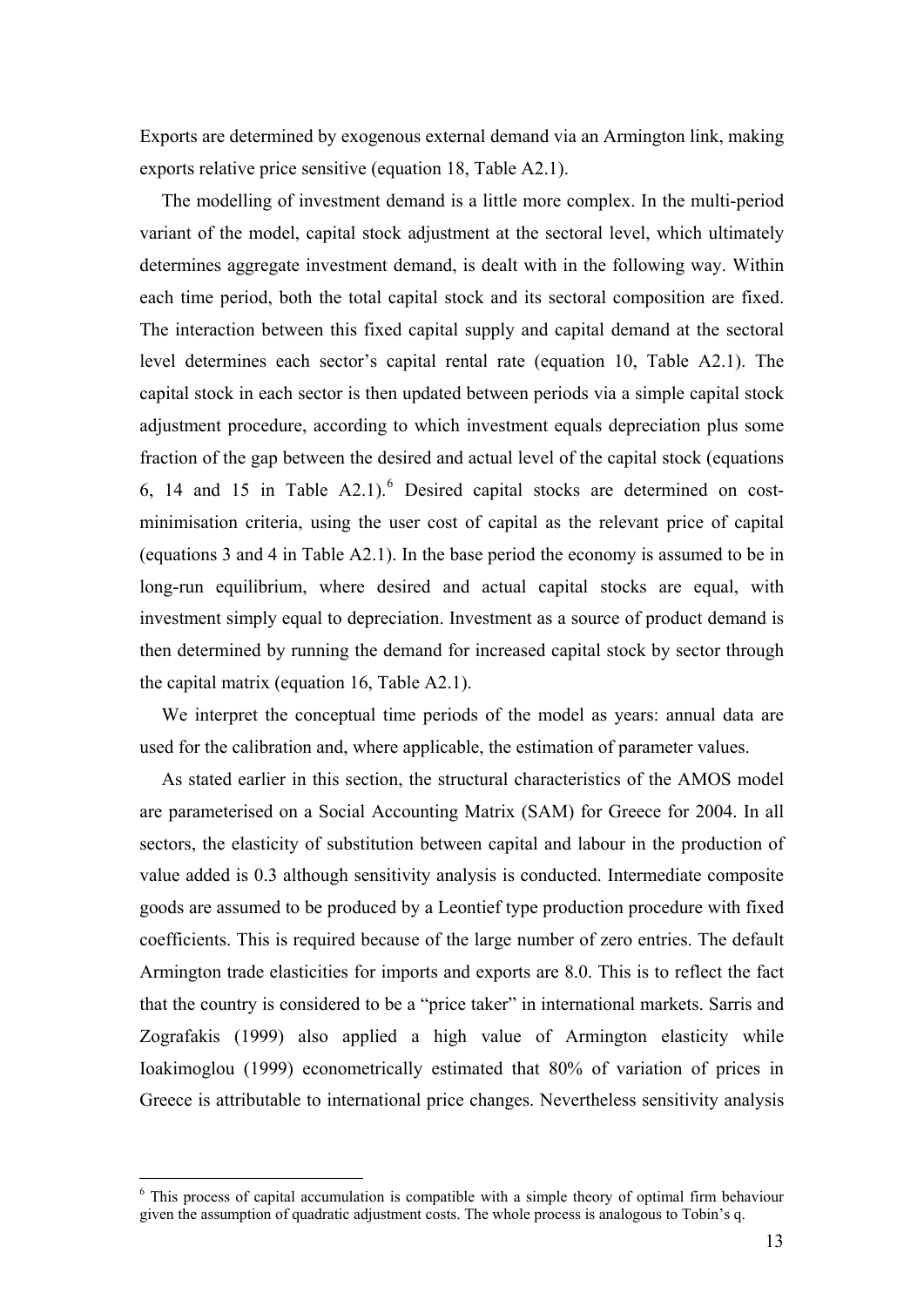using the values of 2, 5 and 8 is performed later on. The speed of adjustment parameter for the adjustment of actual to desired capital stock is 0.5.

Before discussing the simulation results it is important to clarify a key characteristic of the G-AMOS model. G-AMOS is not a forecasting model. When it is parameterised on the base year data set, it is assumed that the economy is in long-run equilibrium. If there are no changes to the exogenous variables and the model is run in period-by-period mode, then the model will simply report an unchanging economy. Results are presented as percentage changes from the base year value and thus demonstrate deviations from what would occur if "nothing happened" in the economy.

# *5. The Consequences for the Greek Economy of the Base scenario for the projected population*

ESYE has examined three scenarios of future demographic trends. These are labelled low, medium, high and the related assumptions on the values of demographic parameters are shown in figures 3,4 and 5. Fertility is recorded to be 1.29 in the year 2004. Under the low scenario it assumed to fall to 1.19 children per woman in childbearing age by 2050. For the medium and high scenarios the corresponding figures are 1.53 and 1.87 respectively. Figure 3 below shows the assumed trends.



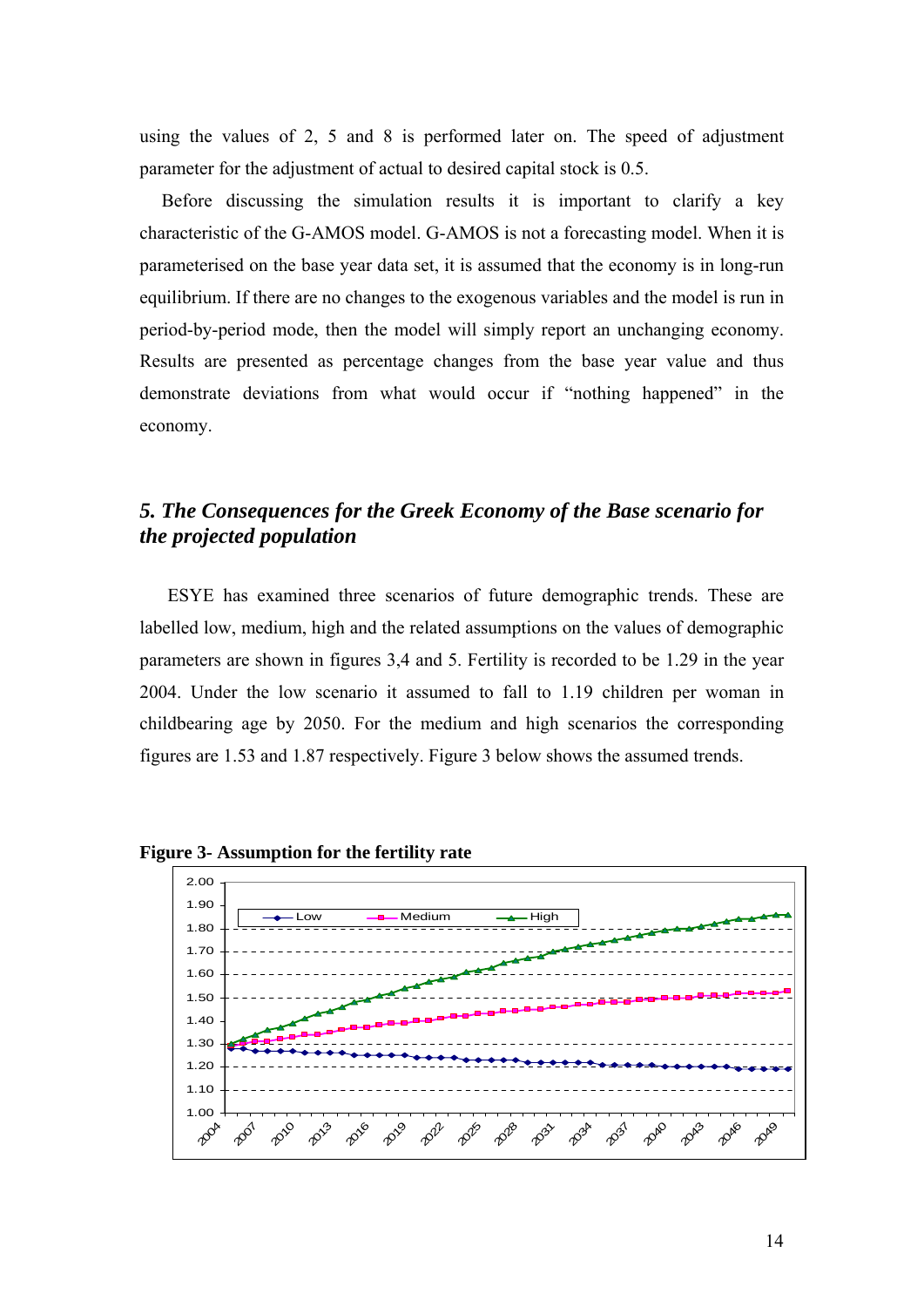Life expectancy is assumed to rise in a linear manner and to reach for men 78.15 years, 80.49 years, 82.89 years in 2050 for the low medium and high scenarios respectively. The corresponding numbers for women are 83.19, 85.32, 87.57. Below we see the graphical representation of the assumptions being made.





Finally, the medium scenario assumes that net-migration will remain constant at the current level of 40,000 per annum. In the high scenario the assumption is





Using the medium values for fertility, life expectancy and net migration we have generated a population projection for three decades after our base year which sufficiently approximates the projected population by ESYE under the medium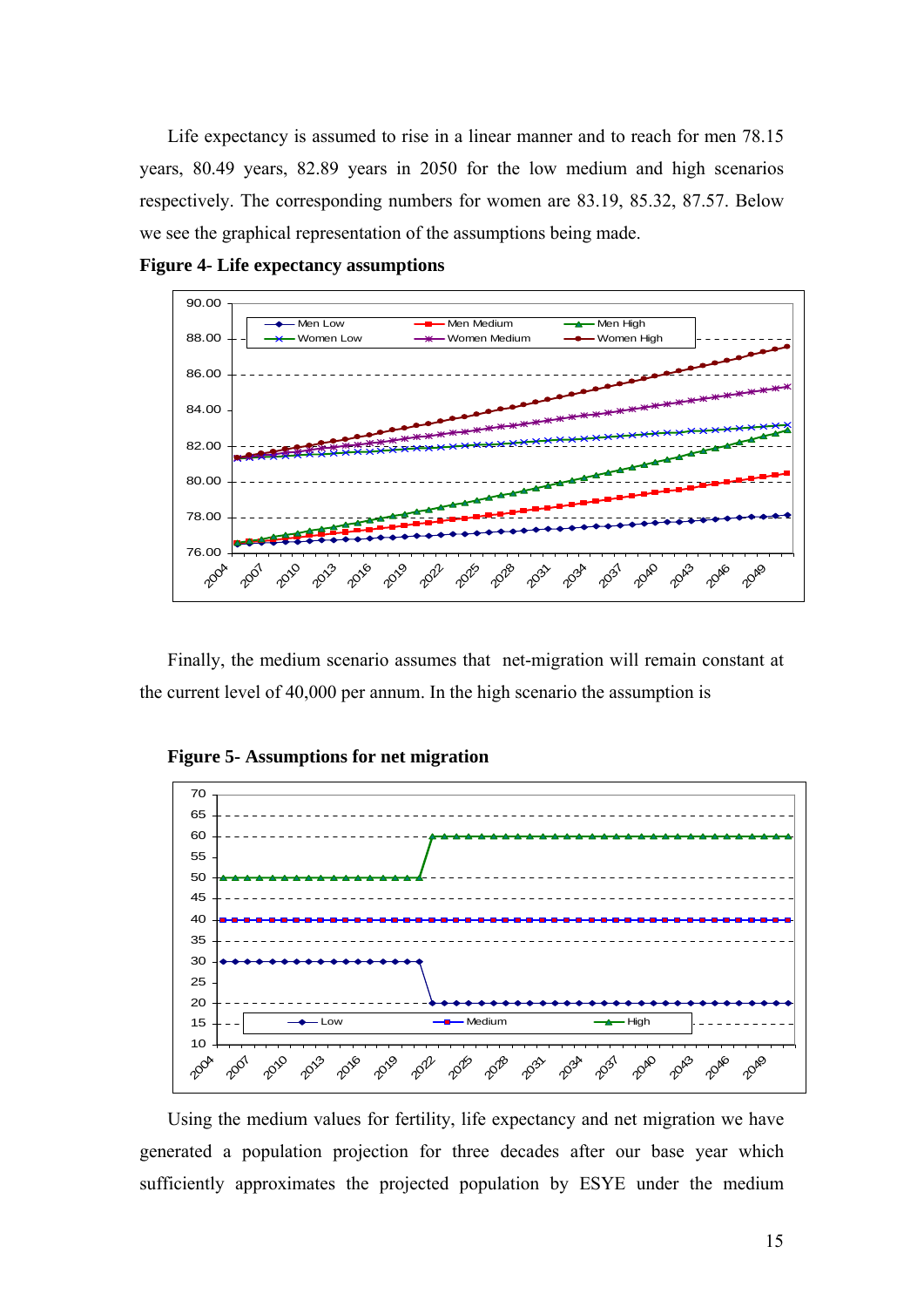assumptions. The table below shows changes for total and working age population for five year periods and the figure shows the corresponding trajectories for our "base scenario".

|              |         | 8 - 8 - 1 - 1 |         |         |          |         |          |
|--------------|---------|---------------|---------|---------|----------|---------|----------|
|              | 2004    | 2009          | 2014    | 2019    | 2024     | 2029    | 2034     |
| 16-64        | 7344    | 7448          | 7425    | 7384    | 7287     | 7139    | 6894     |
| $%$ change   | $0.0\%$ | $1.4\%$       | $1.1\%$ | $0.5\%$ | $-0.8\%$ | $-2.8%$ | $-6.1\%$ |
| <b>Total</b> | 11041   | 11188         | 11263   | 11279   | 11250    | 11187   | 11101    |
| $%$ change   | $0.0\%$ | $1.3\%$       | $2.0\%$ | $2.2\%$ | 1.9%     | $1.3\%$ | $0.5\%$  |

**Table 2- Total and working age population under the base scenario** 

|  |  |  | Figure 6- Percentage changes in total and working age population under the base scenario |
|--|--|--|------------------------------------------------------------------------------------------|
|  |  |  |                                                                                          |



By 2034 the total population is expected to be 11.1 million people, which is an increase of 0.54%. However, the group 16-64 falls to 6.894 million, a fall of 6.1% since the year 2004. These exogenously generated population changes are fed into the economic model as explained above. The table below presents changes in the main macroeconomic variables.

|                           | 2004 | 2009    | 2014    | 2019    | 2024    | 2030    | 2034    |
|---------------------------|------|---------|---------|---------|---------|---------|---------|
| <b>GDP</b>                | 0.00 | $-0.07$ | $-0.34$ | $-0.79$ | $-1.37$ | $-2.20$ | $-2.82$ |
| <b>Real wage</b>          | 0.00 | 0.65    | 1.18    | 1.62    | 1.97    | 2.30    | 2.48    |
| Unemployment              | 9.12 | 8.62    | 8.22    | 7.91    | 7.67    | 7.46    | 7.34    |
| <b>Employment</b>         | 0.00 | $-0.16$ | $-0.52$ | $-1.04$ | $-1.68$ | $-2.58$ | $-3.23$ |
| <b>Export Price Index</b> | 0.00 | 0.09    | 0.16    | 0.21    | 0.26    | 0.32    | 0.35    |
| <b>CPI</b>                | 0.00 | 0.08    | 0.01    | $-0.04$ | $-0.07$ | $-0.07$ | $-0.09$ |

**Table 3 - The impact of the BASE demographic projections on Greek aggregate economic indicators** 

As we expect from the theoretical discussion, employment falls, in this case by 3.23% in 2034, with a corresponding decline in GDP of a little less at 2.82%. Note that because of the linearisation of the change in the working age population in the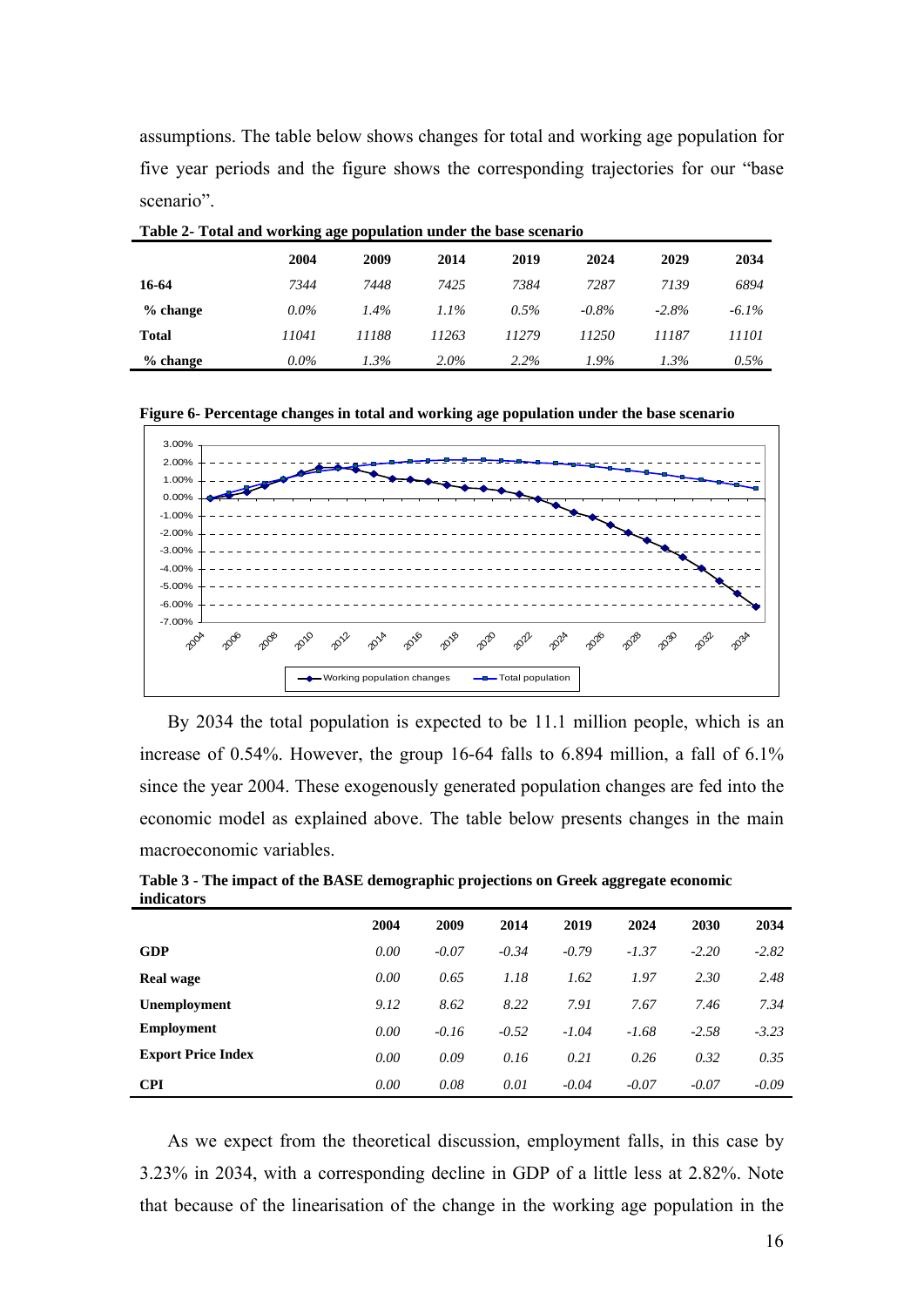model, the results shown in Table 1 will overestimate the reduction in the initial years, where an increase in output and employment is expected, but underestimate the rate (but not the level) of decline in the latter period of the simulation where working age population is falling.

One thing to notice is that the fall in employment is lower than the fall in working age population. Working age population falls by 6.13% whilst employment only declines by 3.23%, implying an increase in the participation rate and a fall in the unemployment rate to partially offset the negative supply side impacts. This tightening of the Greek labour market is apparent as we see increases in nominal and real Greek take home wage of 2.40% and 2.48% respectively by the year 2034.<sup>[7](#page-16-0)</sup>

GDP and employment follow a very similar pattern as shown in Figure 7. GDP falls both because of supply and demand effects. On the demand side although we have an increase in government expenditure, which is applied in some sectors, both export demand and household demand fall because of the competitiveness effect and reduced labour income respectively. Remember we have assumed a high value of Armington elasticity in order to reflect the fact that the country is largely a pricetaker. Changes in real and nominal wage are shown in Figure 8. Figure 9 shows the CPI and export price indices. Although with small deviations consumer prices initially increase and then fall below equilibrium. By 2034 the price of the composite exported good that has been calculated as the weighted average of the price of exported commodities rises by 0.35%. As a consequence, the demand for exported goods falls by 2.85%. From the supply side, in each sector the capital stock will adjust to changes in output demand but more slowly than the changes in employment so that the change in GDP will slightly lag the changes in total employment. There will also be a tendency for production to become more capital intensive as the nominal wage increases, so that there is some substitution of capital for labour.

1

<span id="page-16-0"></span> $<sup>7</sup>$  There is not full pass through of the increased wages to prices, that is prices increase by less than</sup> wages, primarily because of the presence of imports from outwith Greece as elements of the consumption basket and as intermediate inputs in production.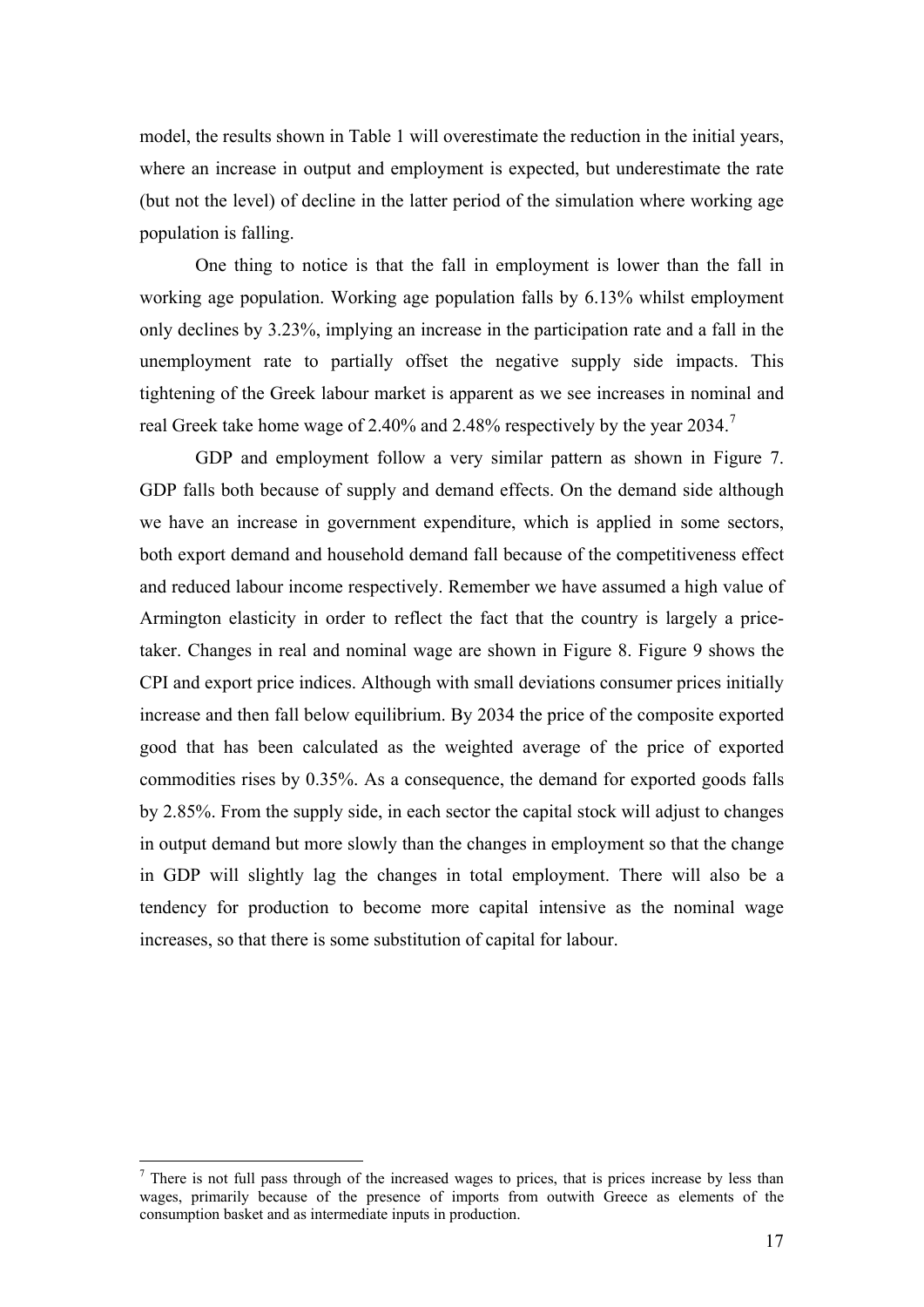**Figure 7- Percentage Change of GDP and Employment** 



**Figure 8- Percentage changes of nominal and real after tax wage** 





**Figure 9 - Percentage changes for cpi and the exported price index**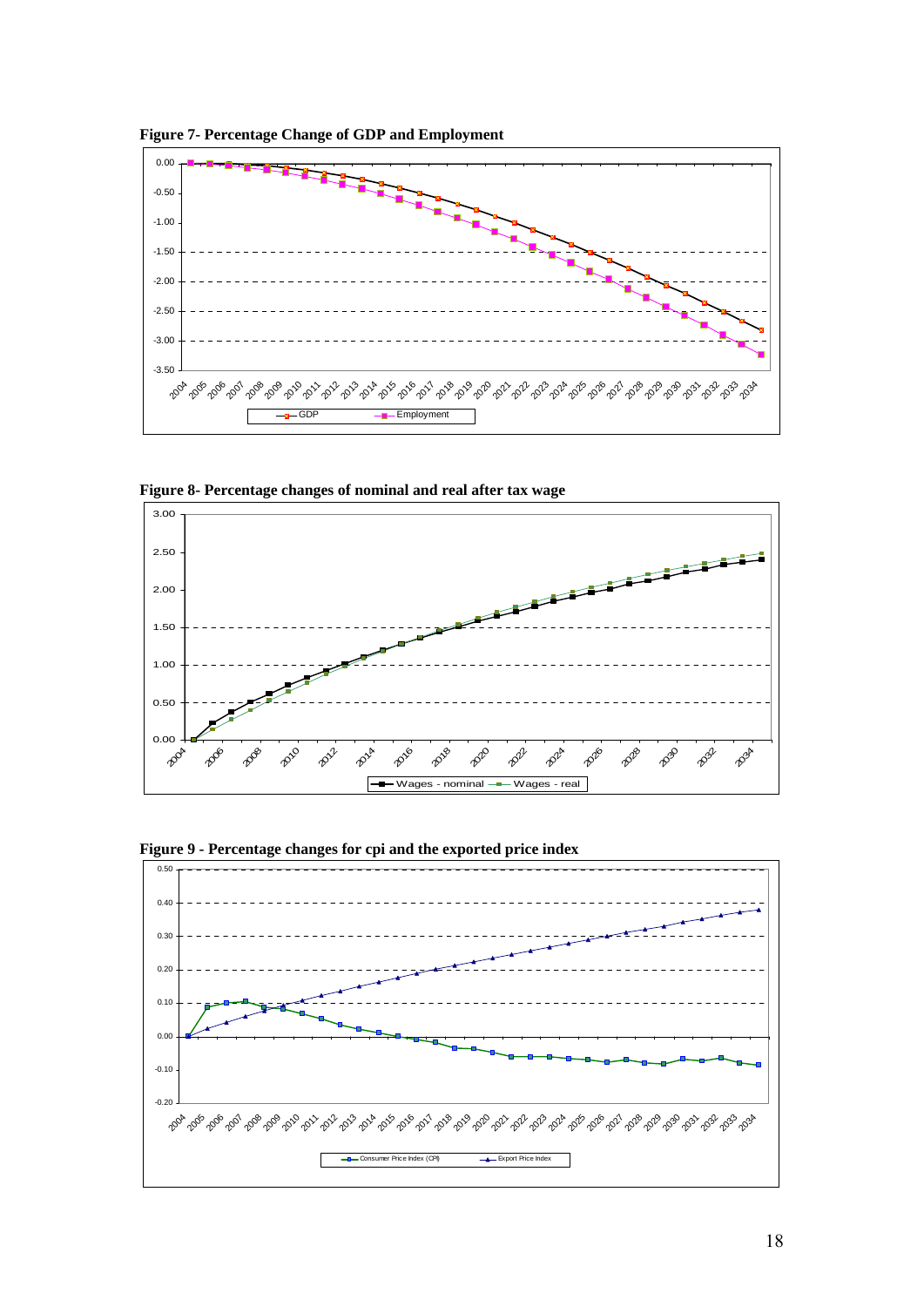The fact that prices do not move upwards immediately is something to notice. In a simple back of the envelope model of a two good price taker economy that is presented in Appendix 3, it can be shown that in the short run prices will move up or down depending on the relative labour intensity of the exporting and non exporting sectors. It should be noted that when we run the model forward for more periods than our conventional projection horizon, and the negative supply shock becomes bigger, prices do move upwards.

Figure 10 shows the changes by 2034 in sectoral output and employment generat ed by the base demographic projection for Greece. At this stage we must underline once again, that we do not take into account any compositional changes in government and household demand that may spring from the changes in age composition of the population. For example, there is much discussion of the implications for health care and education provision resulting from longer life expectancy (Economic Policy Committee and European Commission, 2006). Such compositional demand changes are likely to be important but they are not the subject of this paper. These disaggregated results therefore primarily reflect more general demand-side factors. These are the extent to which the sector supplies export, investment, and household consumption or government demand.



**Figure 10- Impact on sectoral output and employment. (Percentage changes by the year 2034)** 

By 2034 most sectors will exhibit lower employment and output than equilibrium. There is a wide variation in the impacts, ranging from an output increase of 0.3% for Public Administration output to a decrease of 5.9% for Transport and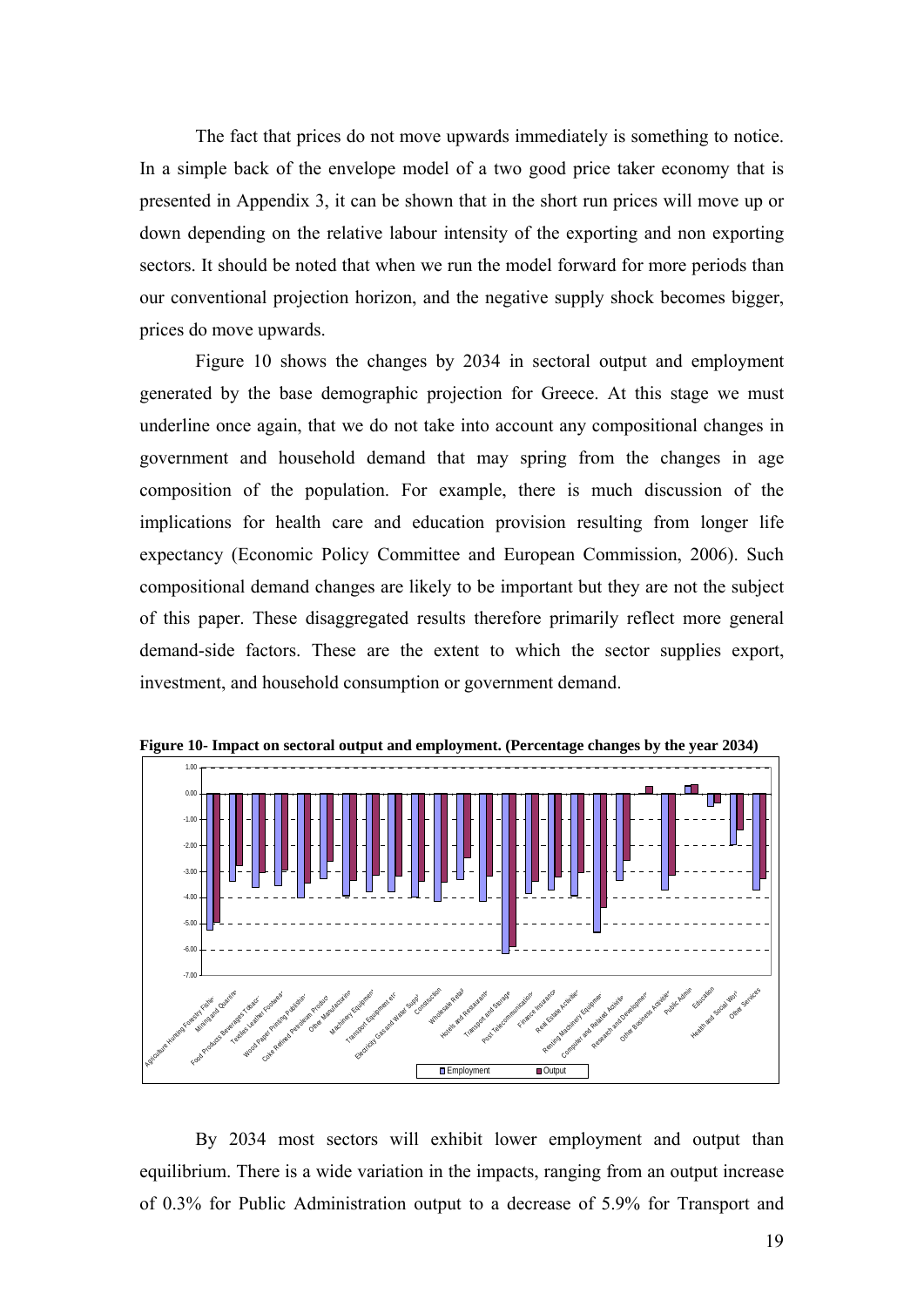Storage. In general those sectors selling most of their output to government demand (Public Administration, Health and Social Work, Education) are affected least because government expenditure, which in these simulations is linked to total population, remains relatively constant over the whole simulation period, and it actually increases by only 0.54% by 2034. In addition these sectors are sheltered in the sense that they are not subject to international competition.

The extent of the negative effect upon other sectors (which are mostly hit much h arder) is determined by two factors. First, labour intensive sectors are worst affected because of the increased cost of labour. Second, the sectors that are more exposed to international trade feel the negative competitiveness effect more strongly. For example, sectors such as Agriculture Hunting Forestry Fishing clearly suffer these negative competitiveness effects. Transport and Storage is the sector that realises the biggest decrease. This is something that should be attributed to the high labour intensity and export propensity of the sector. However, Coke and refined Petroleum Products is labour exporting a lot (31% of output) but is not so labour intensive (7% of input goes to wages) and thus the negative impact appears to be only -2.6%. As argued above, in all sectors employment falls by more than output because as the price of labour rises firms substitute labour for capital and capital stock takes time to adjust to optimal levels.

#### **6. Sensitivity analysis**

It is well known in CGE literature that closures of markets are particularly important in the generation of results. The AMOS modelling framework allows a range of labour market closures. In order to test how sensitive the results are to variation in labour market assumptions, we conducted simulations using the base population projection under two limiting cases. The first imposes within-period fixed labour supply. This means that labour supply is a given proportion of the labour force, where the labour force is adjusted period-by-period through demographic changes. There is therefore assumed to be no unemployment or participation rate adjustment as the labour market tightens. In any individual time period, this situation is represented by a vertical labour supply curve. The second, alternative, assumption is that there is so much slack in the local labour market that an increase in labour demand is met by a change in employment but no change in the real wage. In this case, in each time period the labour supply curve would be horizontal and employment adjusts to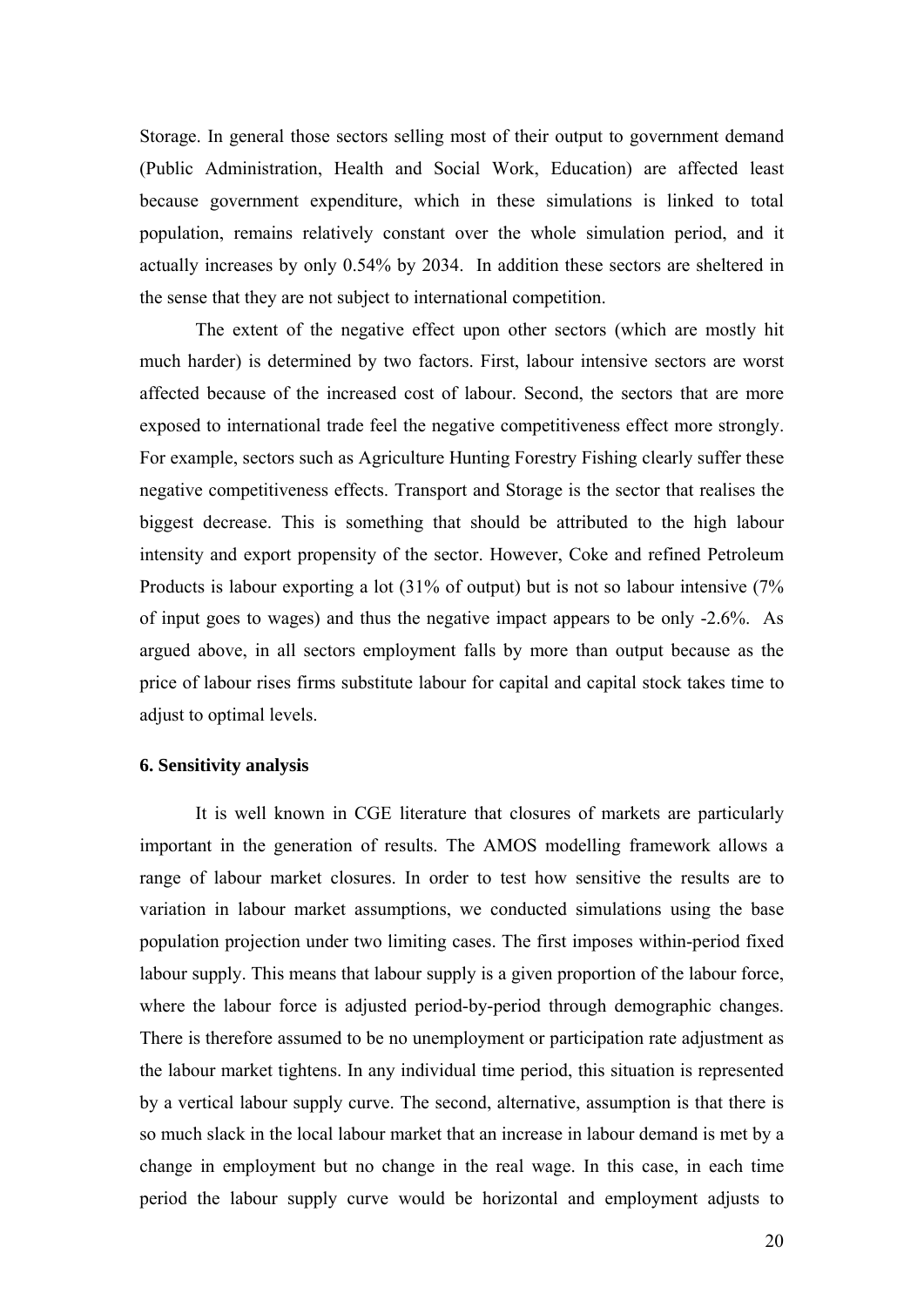changes in labour demand through changes in the unemployment and participation rates. In the fixed labour supply case we expect the employment reduction and the wage increase to be larger than under our base case. In the fixed real wage scenario, the opposite results hold: we expect the employment to fall and the wage increase to be less than in the conventional wage curve configuration.

When we attempt to run the model with a fixed real wage, we get a relatively stable G DP trend while under the fixed labour supply closure GDP follows the linear reduction that we exogenously impose to the labour force. In a similar simulation by Lisenkova et. al (2008) the model fails to solve. The problem is that in this case the model produces a negative unemployment rate. The key practical point is simply this: the population constraints implied by demographic projections, combined with fixed government expenditure per head, put upward pressure on wages and continuously reduce unemployment.

On the other hand, where labour supply is completely inelastic, the whole adjustm ent to the labour force contraction must come through higher wages. As we have argued already, we expect employment and output to fall by more under this labour market closure, as participation and unemployment rates are not allowed to adjust. This will be combined with an even grater pressure upon wages. The figure below shows GDP trends for the different labour market closures. In Table 3 I present the percentage changes in the main aggregate indicators for 2034 under the fixed labour supply, fixed real wage and wage curve labour market closures.



**Figure 11- GDP trends under different labour market closures**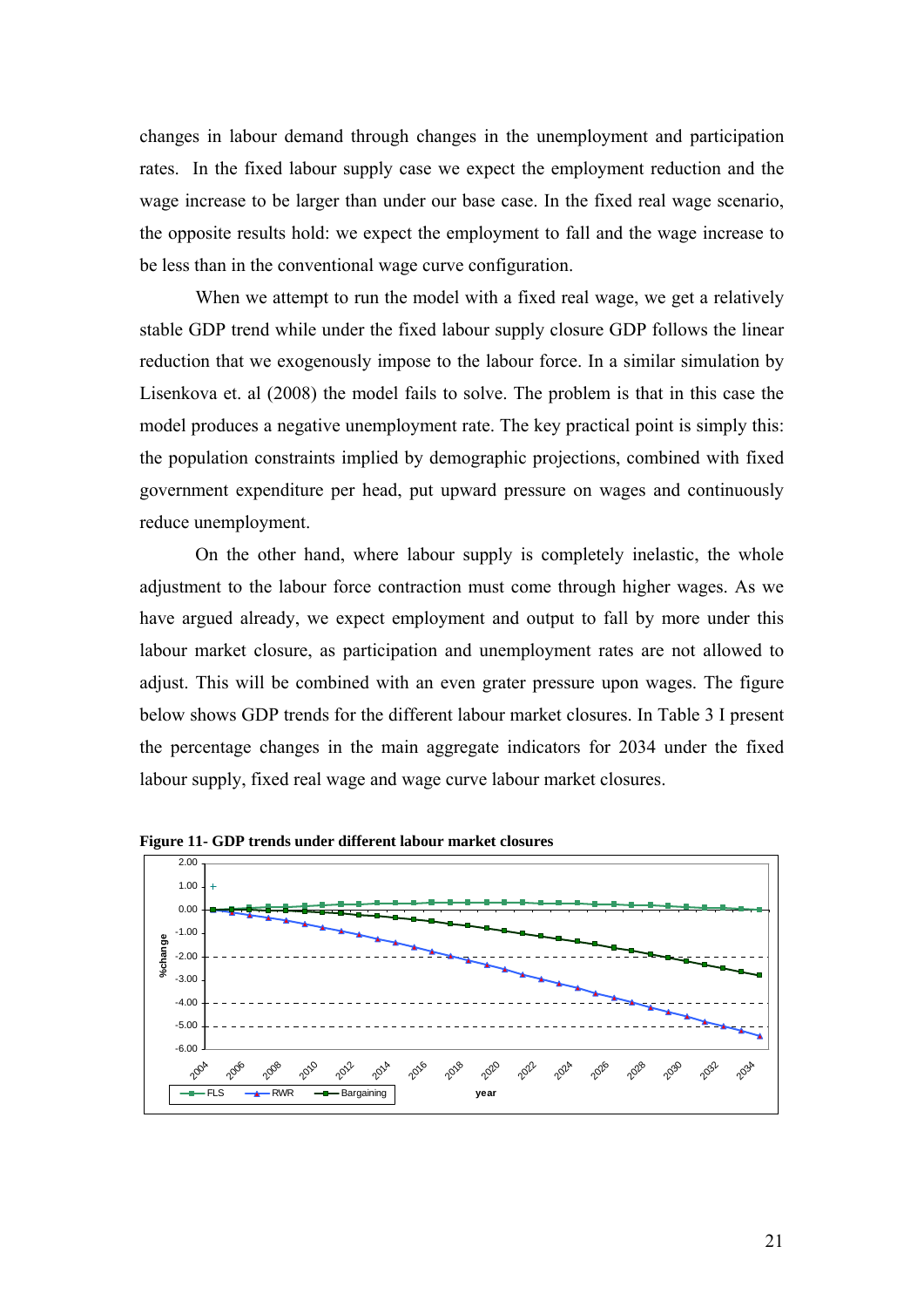| Tuble + Thum agglegate multators in 2004 under unter the moodi market closures |                                      |                           |                                      |  |
|--------------------------------------------------------------------------------|--------------------------------------|---------------------------|--------------------------------------|--|
|                                                                                | <b>Bargaining</b><br>(LNJ estimates) | <b>Fixed Real</b><br>Wage | <b>Fixed Labour</b><br><b>Supply</b> |  |
| <b>Gross Domestic Product</b>                                                  | $-2.82$                              | $-0.01$                   | $-5.41$                              |  |
| <b>Employment</b>                                                              | $-3.23$                              | 0.14                      | $-6.13$                              |  |
| <b>Unemployment</b>                                                            | 7.34                                 | 5.30                      | 9.12                                 |  |
| <b>Consumer Price Index</b>                                                    | $-0.09$                              | -1.08                     | 1.00                                 |  |
| Real after tax consumption wage                                                | 2.48                                 | 0.00                      | 4.11                                 |  |

**Table 4- Main aggregate indicators in 2034 under different labour market closures** 

Indeed our results are consistent with what economic theory suggests. Employment with fixed labour supply is expected to fall by 6.13%, exactly in line with the reduction in the labour force (and working age population), whilst under the bargaining closure the employment reduction is only -3.23%. In the case of fixed real wage we have a minor change of 0.14%, which is generated, by the demand changes that I have exogenously imposed. The corresponding figures for GDP are -5.41%, - 2.82% and -0.01% respectively. The wage rate shows a reduction of an increase of 2.48% under the Bargaining closure and a 4.11% increase under fixed labour supply. By definition there is no change under the fixed real wage closure. Unemployment falls to 7.34% (from 9.12%) under Bargaining while under fixed real wage it lands at 5.30% as the labour market is purely quantity clearing. By definition, under fixed labour supply, the unemployment rate remains unaltered.

We have also tested how sensitive these economic results are to changes in the value of capital –labour elasticity as well as to changes in the value of Armington elasticity. The values we have imposed for the elasticity of substitution between capital and labour are 0.8 and 1, which corresponds to the Cobb-Douglas case. For the Armington elasticity we have imposed 2.0, which is the value that is most commonly used, and 5.0. Recall that the value imposed in the analysis of the impacts of the base scenario is 8.0. The table below presents the changes in the main aggregate indicators under each scenario.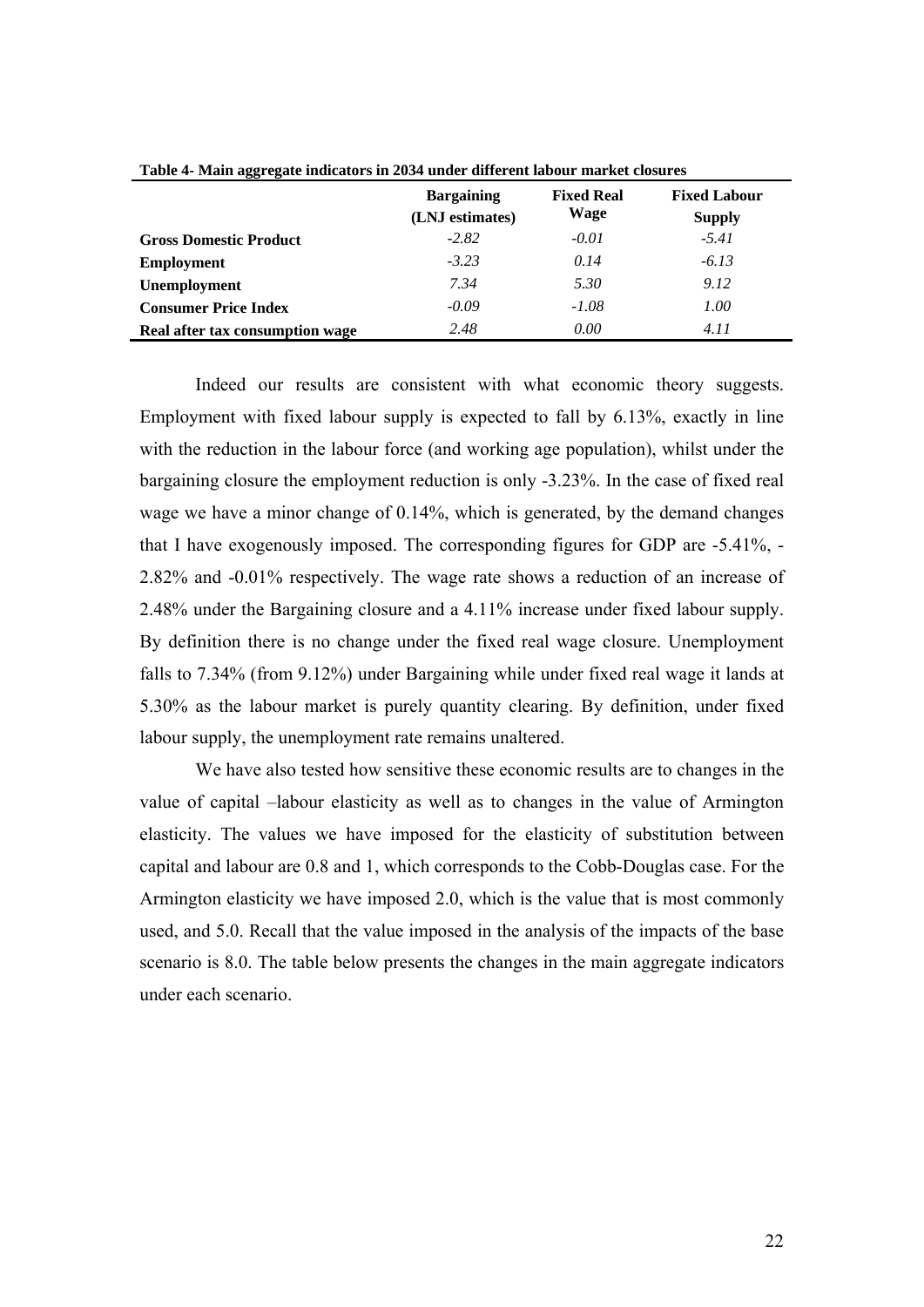|                           | $\bullet$<br>(BASE)<br><b>0.3 CES</b> | $\overline{\phantom{a}}$<br>(CD)<br>1 CES | <b>0.8 CES</b> | <b>0.3 CES</b> | <b>0.3 CES</b> |
|---------------------------|---------------------------------------|-------------------------------------------|----------------|----------------|----------------|
|                           | Arm. $=8$                             | Arm. $=8$                                 | Arm. $=8$      | Arm $=$ 5      | Arm. $=2$      |
| <b>GDP</b>                | $-2.82$                               | $-3.93$                                   | $-3.79$        | $-2.69$        | $-2.30$        |
| <b>Real wage</b>          | 2.48                                  | 1.26                                      | 1.43           | 2.60           | 2.94           |
| Unemployment              | 7.34                                  | 8.17                                      | 8.05           | 7.27           | 7.06           |
| <b>Employment</b>         | $-3.23$                               | $-4.58$                                   | $-4.38$        | $-3.11$        | $-2.77$        |
| <b>Export Price Index</b> | 0.35                                  | 0.53                                      | 0.51           | 0.53           | 1.12           |
| <b>CPI</b>                | $-0.09$                               | 0.56                                      | 0.49           | 0.17           | 1.03           |

**Table 5- Main Aggregate Indicators by 2034 under different values of elasticity of substitution between local and imported goods and elasticity of labour and capital substitution** 

The expectation is, that with the imposition of a negative labour supply shock employment will fall more rapidly in the cases where substitutability between capital and labour is easier as firms lay off workers in the light of increased wages. Indeed employment falls by more under the Cobb-Douglas assumption by less when we have elasticity of substitution equalling 0.8 and even by less with the value of 0.3. Reversely, the wage rate increases by more the lower the substitutability between capital and labour. When laying off workers is not easy more pressure falls upon wages. In particular by the year 2034 employment falls by 4.58%, 4.38% and 3.23% for the values of unity (Cobb-Douglas), 0.8 and 0.3 respectively. The corresponding figures for GDP are 3.93%, 3.79%, 2.82% respectively. When looking at real wage, not surprisingly the ranking is reversed and the corresponding impacts are 1.26%, 1.43%, 2.48%. The figure below, shows GDP trajectories for different degrees of substitutability.

**Figure 12 - GDP trends under different values of elasticity of substitution between capital and labour** 

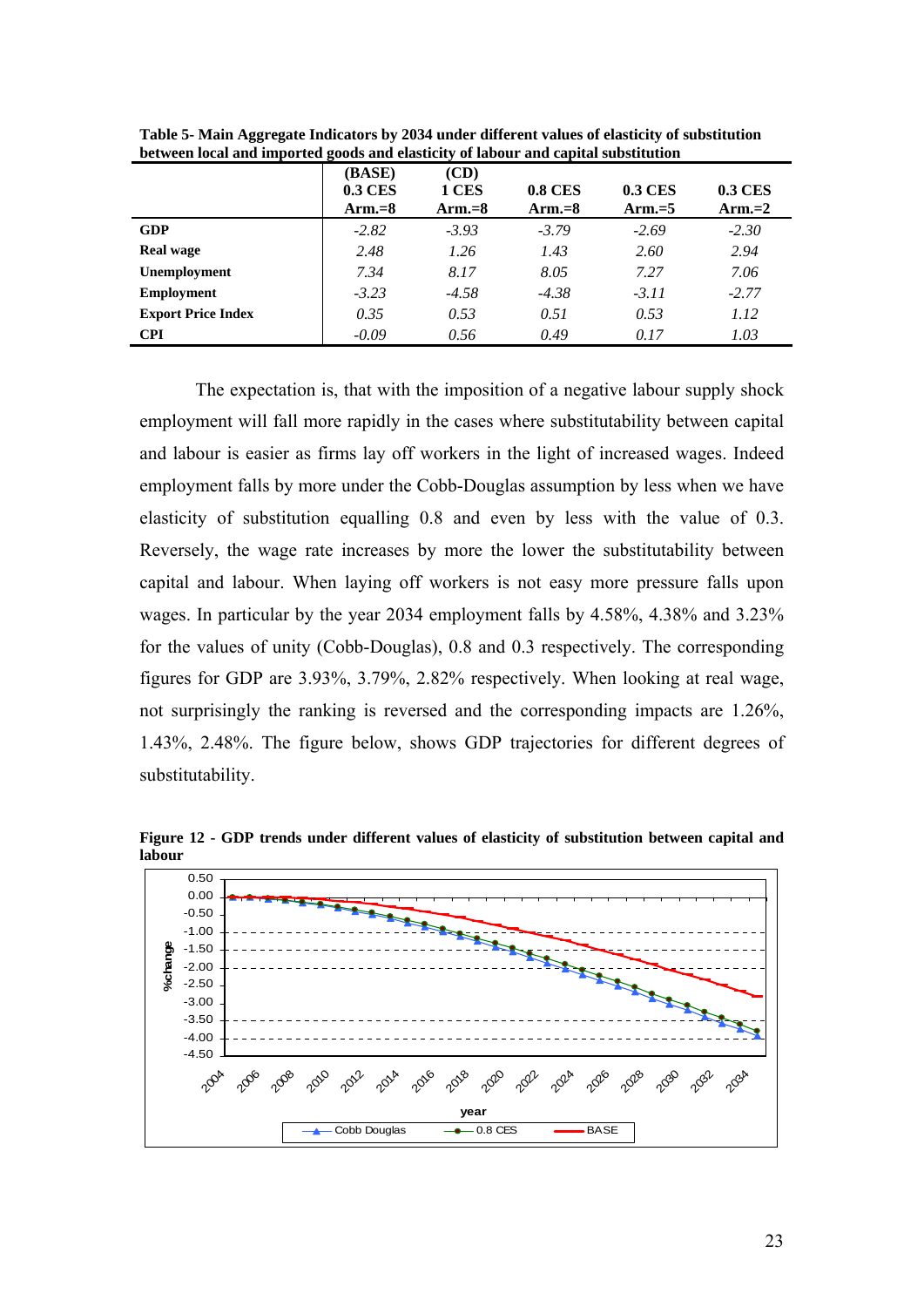It should be noted that although the results are obviously depending on the values of elasticities, the magnitude of the variation can be considered of minor importance in relation to the variation that is caused by varying demographic parameters as we shall see in the next section.

We have also imposed different values of elasticities for the substitution of local and foreign produced goods. In this case, the higher the value of elasticity, the easier it is for firms to substitute local with foreign inputs. Thus, the more dampening the impact will be for the local economy. As the labour market tightens, producing goods locally becomes more expensive and local goods are substituted by imports. The easier this "switch" the worse the news for the local economy's employment and GDP. Alternatively, the wage rate increases by more the lower the substitutability between local and imported goods. When import substitution is difficult firms insist on producing locally. Finally, we expect that the higher the value of elasticity the less the price of exported goods (inverse of competitiveness) will deviate from zero. In fact imposing elasticity to equal infinity would be equivalent to assuming that the law of one price holds. The values of elasticities we have imposed are 2,5 and 8.

 Indeed, employment falls by 2.77% when the value of elasticity is 2, by 3.11% when elasticity is 5 and 3.23% when it is 8. For GDP the corresponding figures 2.30%, 2.69% and 2.82% respectively. As expected the ranking of impacts is again reversed when one looks at the behaviour of real wages and price of exported goods. Hence the corresponding increases of real wage are 2.94%, 2.60% and 2.48% respectively. The figures for competitiveness are 1.12%, 0.53% and 0.35% with the impact of elasticity being even clearer. Again, as before the magnitude of deviations in the results is small and one can claim that the values of these elasticities are not the factors that generate the results. The figure below shows the trajectories of GDP under different assumptions.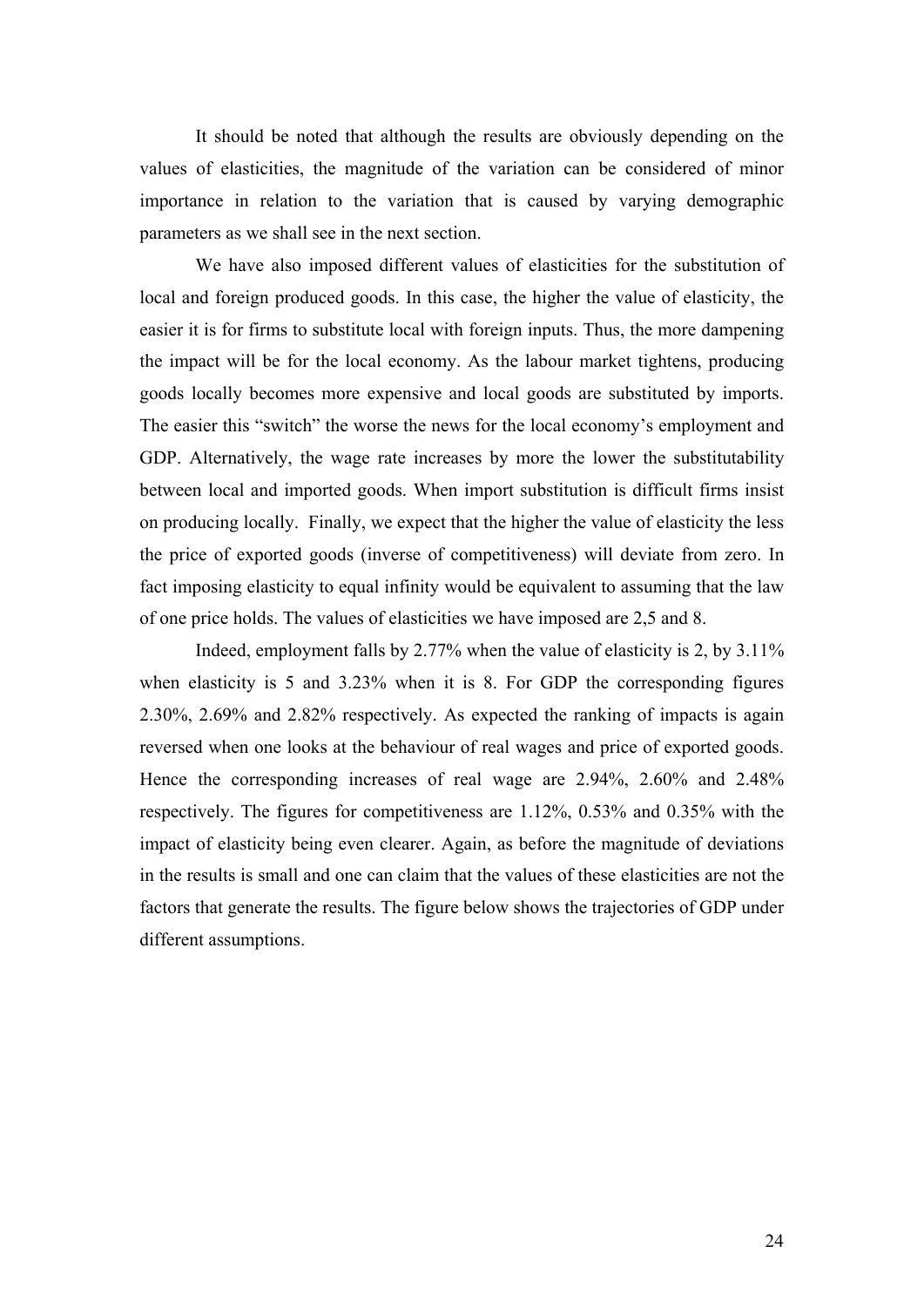

**Figure 13 - GDP trends under different values of elasticity of substitution between local and imported goods** 

## *7. Variant demographic scenarios*

Having checked the sensitivity of results to different labour market closures and key elasticity values we turn to assessing the sensitivity of results to varying demographic parameters. These parameters are the fertility rate, the male and female life expectancy, and the net-migration rate. The tables below summarise the combination of assumptions that is used in each scenario and give the projected changes of total and working age population by 2034 in each case.

|   | Table 6 – Combination of assumptions for each demographic scenario<br><b>Scenario</b> | <b>Fertility</b> | Life expectancy | <b>Migration</b> |
|---|---------------------------------------------------------------------------------------|------------------|-----------------|------------------|
| 1 | <b>Base projection</b>                                                                | Base             | Base            | Base             |
| 2 | <b>High fertility</b>                                                                 | High             | Base            | Base             |
| 3 | Low fertility                                                                         | Low              | Base            | Base             |
| 4 | <b>High life expectancy</b>                                                           | Base             | High            | <b>Base</b>      |
| 5 | Low life expectancy                                                                   | Base             | Low             | Base             |
| 6 | <b>High migration</b>                                                                 | Base             | Base            | High             |
| 7 | Low migration                                                                         | Base             | Base            | Low              |

**Table 6 – Combination of assumptions for each demographic scenario**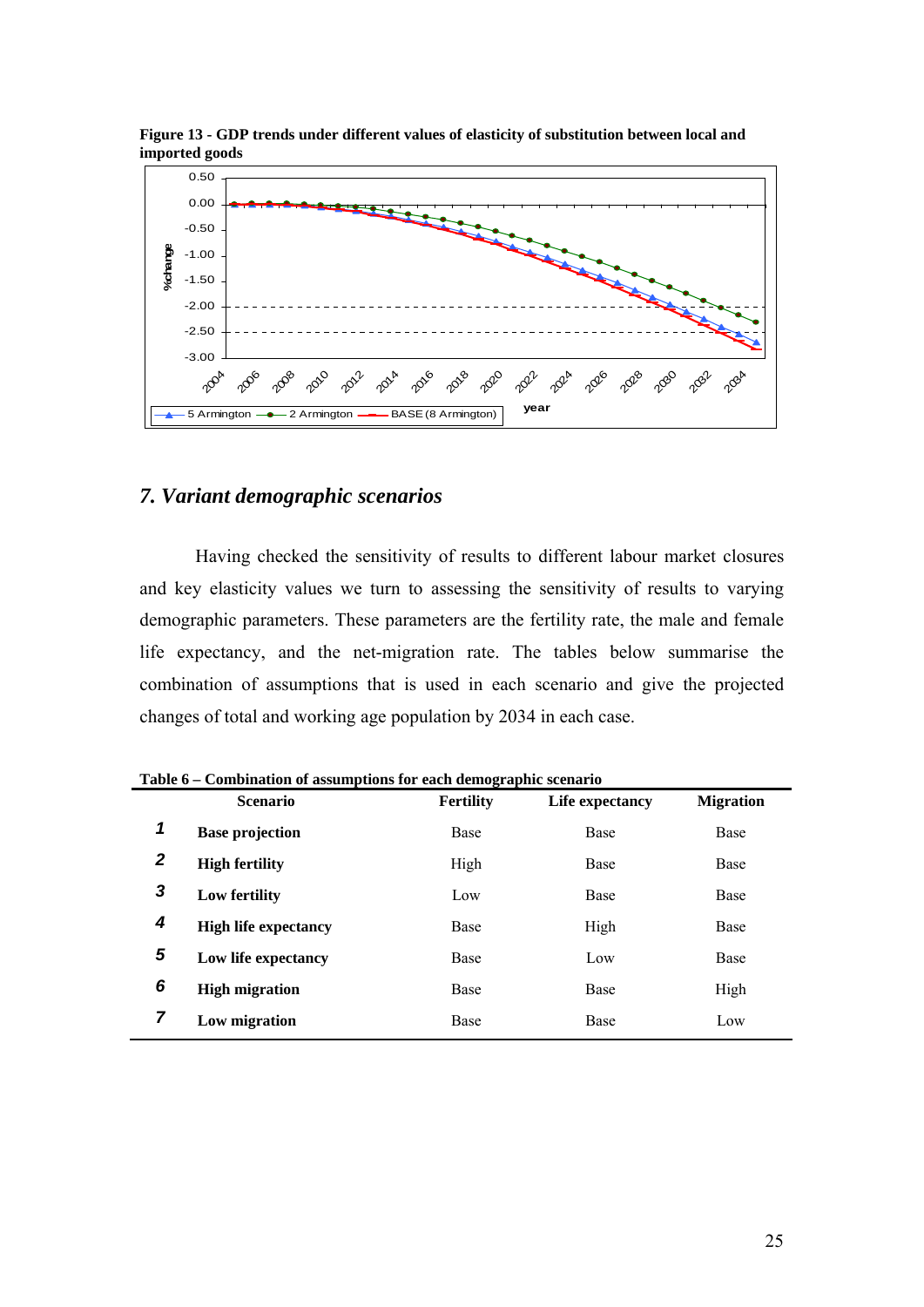| $-0.001$ $-0.000$ |             |            |            |           |           |           |           |
|-------------------|-------------|------------|------------|-----------|-----------|-----------|-----------|
|                   | <b>BASE</b> | Low        | High       | Low       | High      | Low       | High      |
|                   | Scenario    | Expectancy | Expectancy | fertility | Fertility | Migration | Migration |
| 16-64             | 6894        | 6876       | 6917       | 6813      | 6989      | 6394      | 7394      |
| %                 | $-6.13%$    | $-6.37%$   | $-5.81%$   | $-7.2%$   | $-4.8%$   | $-12.94%$ | 0.68%     |
| Total             | 11101       | 10993      | 11234      | 10849     | 11436     | 10435     | 11768     |
| %                 | 0.5%        | $-0.4%$    | 1.8%       | $-1.7%$   | 3.6%      | $-5.5%$   | 6.6%      |

**Table 7 – Percentage changes of total and working age population by 2034 under different scenarios** 

Comparing the columns of table 6 we see that the variation in net-migration is the demographic variable that causes the greater variation in the size of total and working age population and thus in size of shocks introduced into the economic model. The amount of net migration assumed in the "low migration" scenario is 20,000 per year while in the "high migration" scenario it is 60,000 per year. The values of fertility and life expectancy are the ones that are assumed by ESYE in the corresponding scenarios and presented in section 5. In particular, assuming high and low life expectancy results in GDP being 2.57% and 2.99% below base respectively by 2034. The corresponding figures when we vary fertility are -1.94% and 3.55%. However, the discrepancy of results between the scenarios of "high" and "low" netmigration is much bigger. Assuming "low" (20,000) net-migration results in GDP being 6.86% below base, but assuming "high" migration results in GDP being *above base by 0.88%*. The paramount importance of net-migration has led us to generate further scenarios by varying even more the amount of net-migration while holding the other two variables constant. We generate a scenario with zero net migration as well as scenarios that involve 80,000 and 100,000 annual net-migration. The results summarised in the table and the figures below are illuminating and the positive impact of in-migration is very apparent. Note that in the scenario where we assume zero net migration (natural change only) GDP falls by 11.33% in 2034.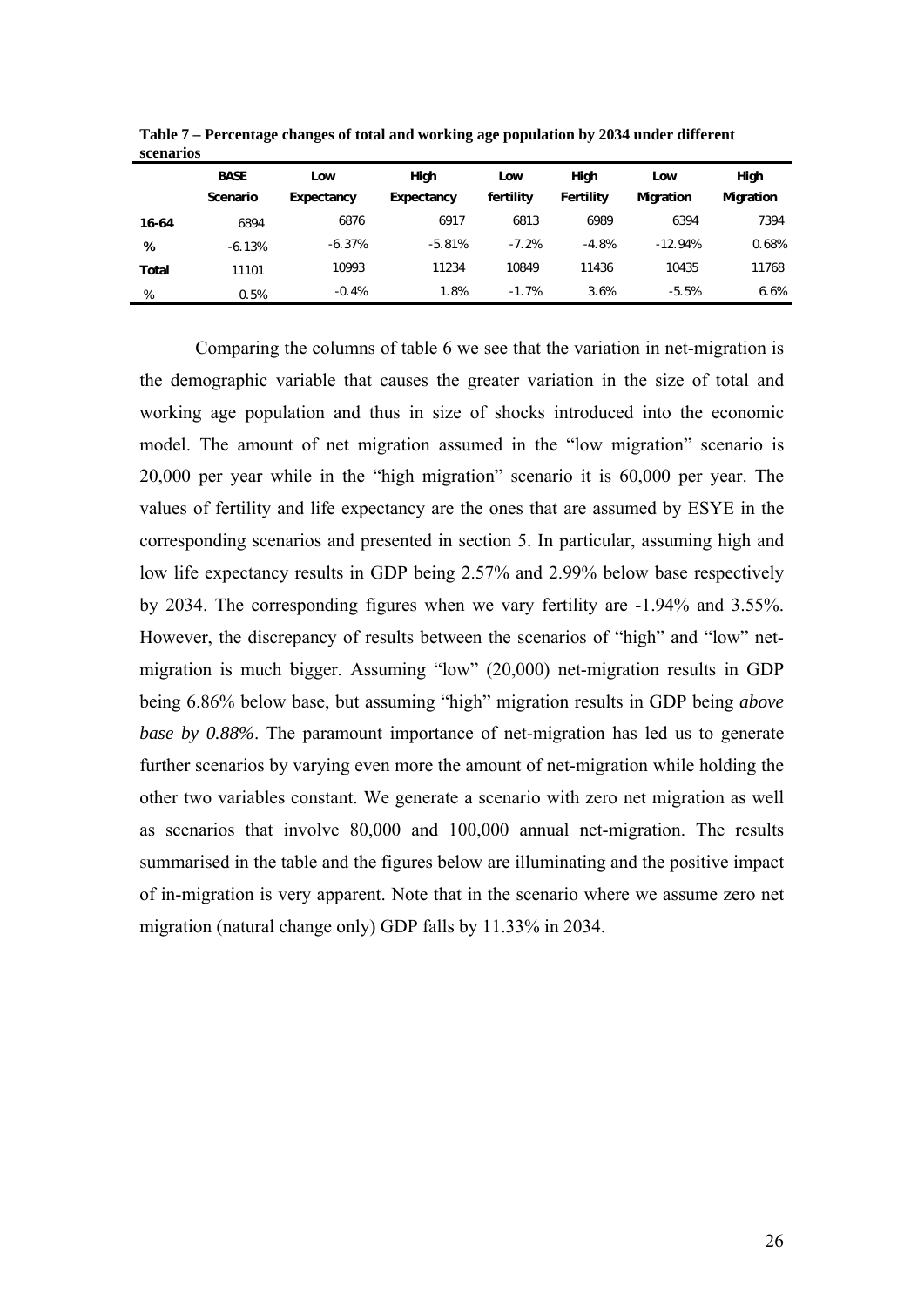|                               | 2004 | 2009    | 2014    | 2019    | 2024    | 2029     | 2034     |
|-------------------------------|------|---------|---------|---------|---------|----------|----------|
| <b>BASE</b>                   |      |         |         |         |         |          |          |
| <b>GDP</b>                    | 0.00 | $-0.07$ | $-0.34$ | $-0.79$ | $-1.37$ | $-2.06$  | $-2.82$  |
| <b>Real wage</b>              | 0.00 | 0.65    | 1.18    | 1.62    | 1.97    | 2.25     | 2.48     |
| Unemployment                  | 9.12 | 8.62    | 8.22    | 7.91    | 7.67    | 7.49     | 7.34     |
| <b>Employment</b>             | 0.00 | $-0.16$ | $-0.52$ | $-1.04$ | $-1.68$ | $-2.42$  | $-3.23$  |
| <b>Export Price Index</b>     | 0.00 | 0.09    | 0.16    | 0.21    | 0.26    | 0.31     | 0.35     |
| <b>CPI</b>                    | 0.00 | 0.08    | 0.01    | $-0.04$ | $-0.07$ | $-0.08$  | $-0.09$  |
| Zero                          |      |         |         |         |         |          |          |
| <b>Gross Domestic Product</b> | 0.00 | -0.61   | $-1.9$  | $-3.74$ | -5.98   | $-8.54$  | $-11.33$ |
| Real wage                     | 0.00 | 1.88    | 3.57    | 5.1     | 6.47    | 7.7      | 8.83     |
| Unemployment                  | 9.12 | 7.74    | 6.68    | 5.87    | 5.24    | 4.73     | 4.31     |
| <b>Employment</b>             | 0.00 | $-0.98$ | $-2.63$ | $-4.77$ | $-7.27$ | $-10.04$ | $-12.99$ |
| <b>Export Price Index</b>     | 0.00 | $-0.09$ | $-0.11$ | $-0.07$ | 0.02    | 0.15     | 0.32     |
| <b>CPI</b>                    | 0.00 | $-1.01$ | $-1.38$ | $-1.56$ | $-1.6$  | $-1.52$  | $-1.37$  |
| Low Migration (20,000)        |      |         |         |         |         |          |          |
| <b>GDP</b>                    | 0.00 | $-0.34$ | $-1.1$  | $-2.2$  | $-3.58$ | $-5.15$  | $-6.86$  |
| <b>Real wage</b>              | 0.00 | 1.24    | 2.31    | 3.23    | 4.02    | 4.69     | 5.28     |
| Unemployment                  | 9.12 | 8.18    | 7.45    | 6.88    | 6.44    | 6.08     | 5.79     |
| <b>Employment</b>             | 0.00 | $-0.56$ | $-1.54$ | $-2.83$ | $-4.35$ | $-6.05$  | -7.87    |
| <b>Export Price Index</b>     | 0.00 | 0       | 0.02    | 0.06    | 0.12    | 0.2      | 0.29     |
| <b>CPI</b>                    | 0.00 | -0.47   | $-0.7$  | $-0.83$ | $-0.88$ | $-0.87$  | -0.82    |
| High Migration (60,000)       |      |         |         |         |         |          |          |
| <b>GDP</b>                    | 0.00 | 0.18    | 0.37    | 0.53    | 0.67    | 0.78     | 0.88     |
| <b>Real wage</b>              | 0.00 | 0.08    | 0.16    | 0.21    | 0.23    | 0.24     | 0.24     |
| Unemployment                  | 9.12 | 9.06    | 9.00    | 8.96    | 8.94    | 8.93     | 8.93     |
| <b>Employment</b>             | 0.00 | 0.22    | 0.44    | 0.62    | 0.77    | 0.9      | 1.01     |
| <b>Export Price Index</b>     | 0.00 | 0.18    | 0.31    | 0.39    | 0.44    | 0.47     | 0.48     |
| <b>CPI</b>                    | 0.00 | 0.64    | 0.75    | 0.8     | 0.81    | 0.81     | 0.78     |
| Eighty                        |      |         |         |         |         |          |          |
| <b>GDP</b>                    | 0.00 | 0.43    | 1.05    | 1.77    | 2.56    | 3.41     | 4.31     |
| <b>Real wage</b>              | 0.00 | $-0.46$ | $-0.78$ | $-1.04$ | $-1.26$ | $-1.45$  | $-1.61$  |
| Unemployment                  | 9.12 | 9.5     | 9.77    | 10      | 10.2    | 10.37    | 10.52    |
| <b>Employment</b>             | 0.00 | 0.59    | 1.35    | 2.18    | 3.05    | 3.97     | 4.92     |
| <b>Export Price Index</b>     | 0.00 | 0.28    | 0.47    | 0.6     | 0.66    | 0.69     | 0.68     |
| CPI                           | 0.00 | 1.23    | 1.51    | 1.67    | 1.76    | 1.78     | 1.76     |
| <b>Hundred</b>                |      |         |         |         |         |          |          |
| <b>GDP</b>                    | 0.00 | 0.66    | 1.69    | 2.93    | 4.33    | 5.86     | 7.49     |
| <b>Real wage</b>              | 0.00 | $-0.97$ | $-1.63$ | $-2.14$ | $-2.54$ | $-2.86$  | $-3.13$  |
| Unemployment                  | 9.12 | 9.94    | 10.55   | 11.05   | 11.45   | 11.79    | 12.08    |
| <b>Employment</b>             | 0.00 | 0.94    | 2.2     | 3.63    | 5.17    | 6.82     | 8.54     |
| <b>Export Price Index</b>     | 0.00 | 0.38    | 0.65    | 0.82    | 0.92    | 0.95     | 0.95     |
| <b>CPI</b>                    | 0.00 | 1.81    | 2.29    | 2.6     | 2.76    | 2.83     | 2.82     |

**Table 8 – Main aggregate economic indicators for different net-migration scenarios**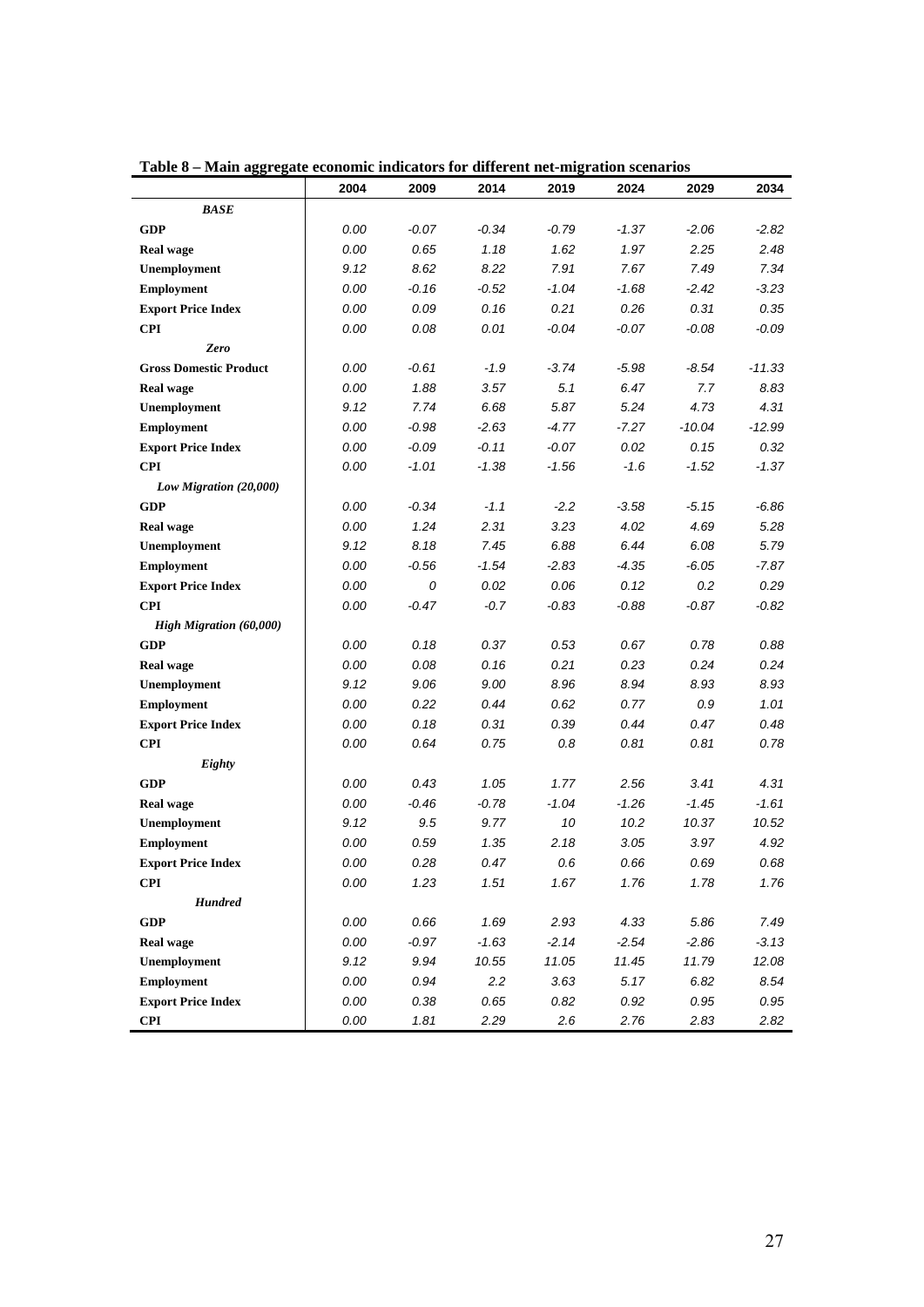

**Figure 14 - GDP % change under different scenarios for the amount of annual migration** 

**Figure 15 – Real wage % change under different scenarios for the amount of annual migration** 



The importance of net-migration stems from the fact that migrants due to their age structure have an immediate impact upon the size of the working age population as a great deal of them is within the 16-64 age-group. The thing to notice is that the higher the level of migration the higher the GDP and lower the real wage. The result to highlight is that only with scenarios that involve 60,000 positive net-migration per annum or more will the GDP remain above equilibrium levels. In this case the real wage remains practically stable as the level of net-migration is completely off setting the tightening of the labour market.

The results of the economic model are consistent with the theoretical framework, which we put in place in Section 2 and they are mainly driven by the labour market and the subsequent impact on competitiveness. Figure 15 shows the real wage change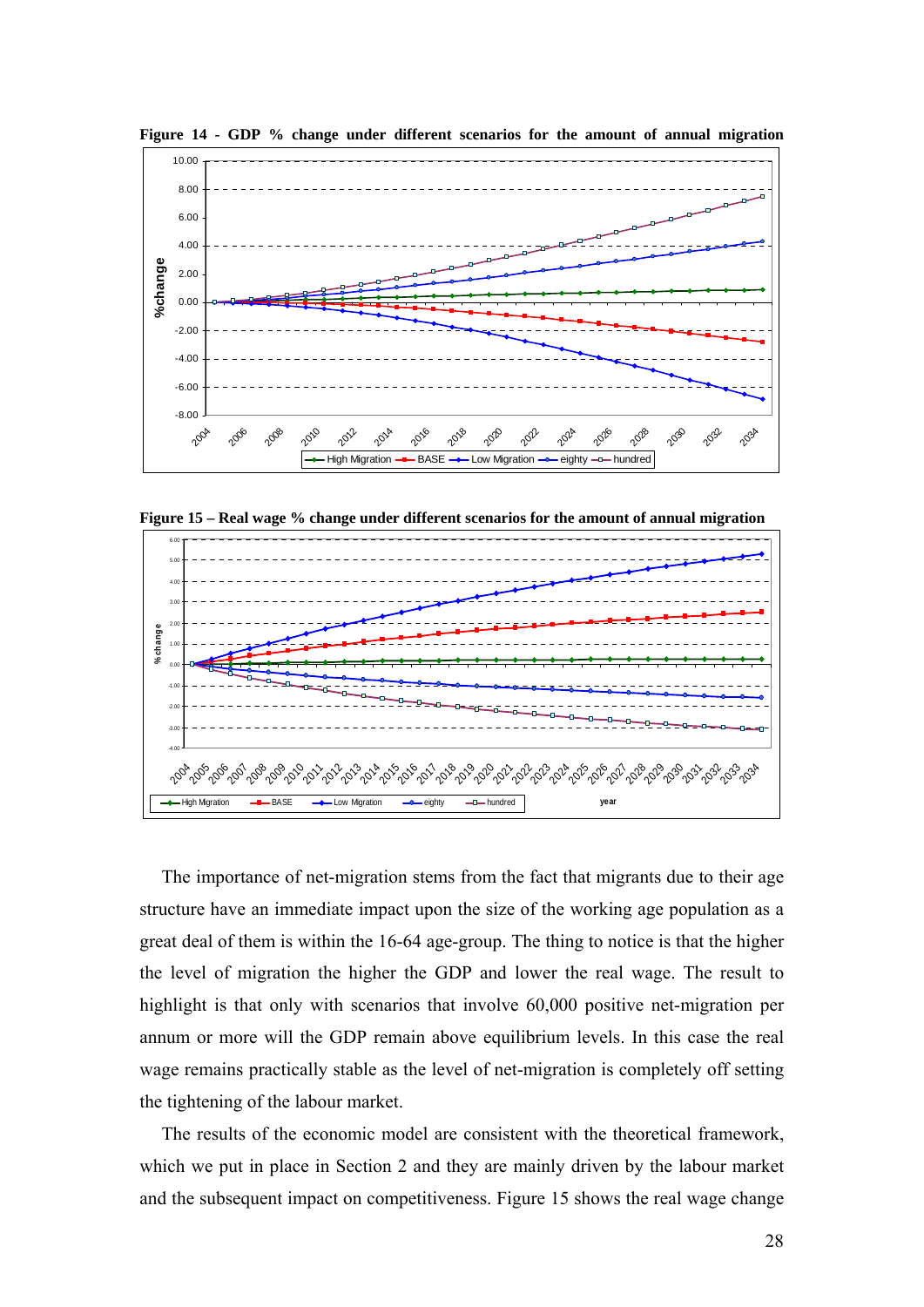associated with the different migration scenarios. In this case, the 60,000 in-migration case produces a negligible change in the real wage. We know that in this simulation, the working age population is rising, but more slowly than the total population. In terms of the analysis in Section 2, the outward shift of the labour demand curve, as government expenditure rises in line with total population, is greater than the outward shift in the labour supply curve as the working age population increases. There is therefore an increase in employment but also a small increase in the wage. However, for the examples where in-migration is less than 60,000, the wage increase is much greater and is not accompanied by any expansion in government expenditure.

#### *8. Conclusions*

This paper attempts to explore the consequences of projected demographic developments in Greece. We have interacted a demographic model (FIV-FIV) and an economic model G-AMOS which is an economic model for the Greek economy. We conclude that if current demographic trends continue, that is under what we call the "base scenario" there will be a negative impact upon economic activity, which will stem from a tightening of the labour market. GDP falls by 2.82% while the real wage increases by 2.48% in the next three decades. Employment also falls by 3.23%.

The demographic variable with the greatest importance appears to be the level of annual net-migration. Migrants are mainly of younger ages and are often accompanied with children, and thus their presence tends to mitigate the tendency for population ageing. The importance of net-migration is apparent in the results of the "zero net-migration" scenario. This scenario answers the following question. What would happen if Greek borders close completely and the Greek population changes depend only on the underlying birth rate and life expectancy? This is the "worst" scenario of all the ones we have examined and it reveals to a great extend the positive impact that migrants have had and will continue to have in the years to come. According to this scenario, GDP and employment fall by 11.33% and 12.99% respectively while the real wage increases by 8.33%.

Remember that in the course of this paper we have not examined, the impacts of a change in the composition of public and private demand that may occur due to a change in the demographics, neither we have explored the impact of the likely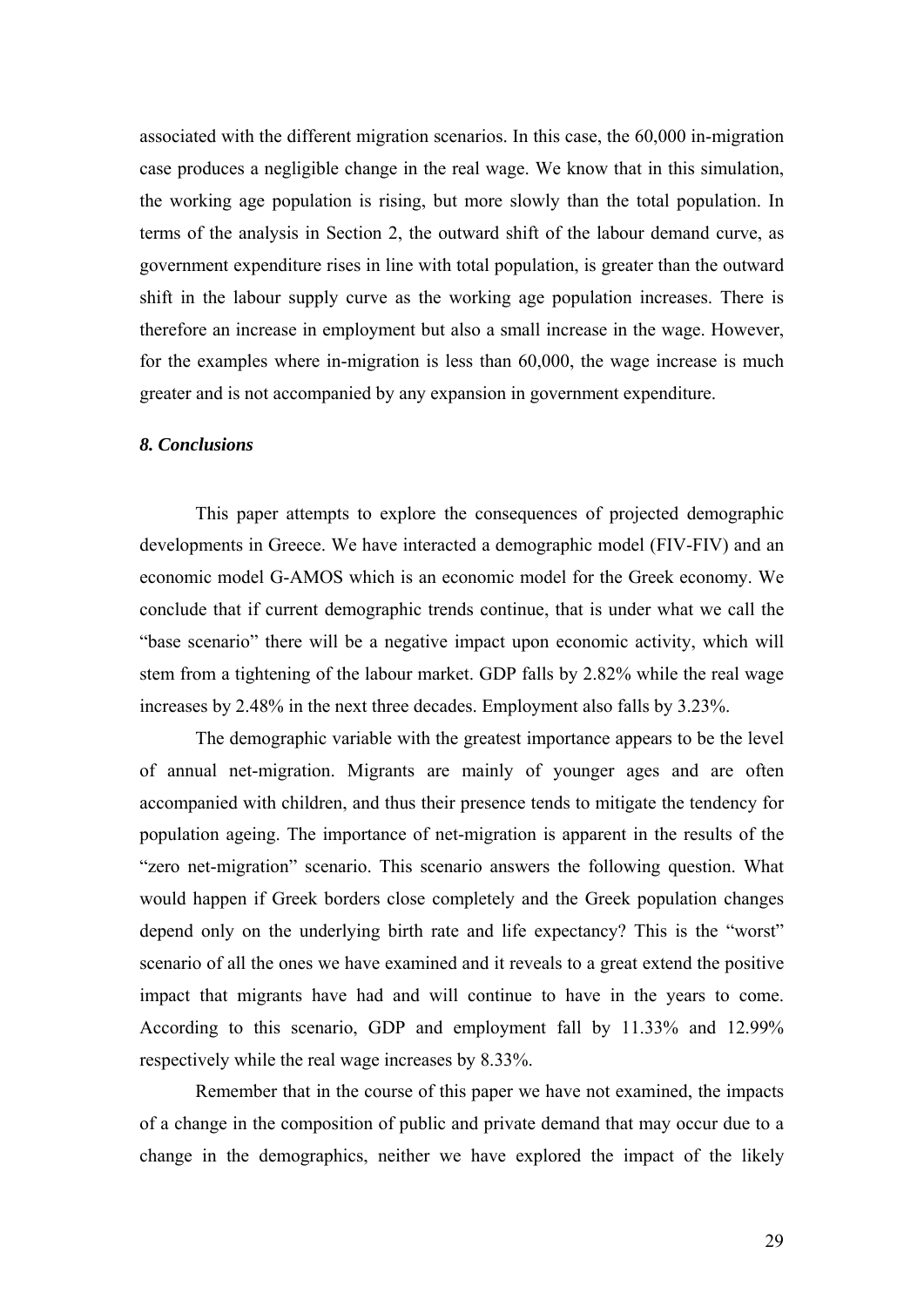changes of the overall productivity that is associated with the presence of younger and older workers in the labour market.

In any case, the apparent policy implication is that the level of annual netmigration is of paramount importance for the demographic future of Greece and that the current levels of migration are not sufficient to completely offset the negative impacts of ageing. In our simulation exercise there is no distinction between legal and illegal migrants. Full legalisation of existing foreign population could be the first step towards a consistent and viable migration policy. Legalisation would increase the proceeds of national insurance and income tax while it could also reduce remittances and the leakage of funds outside the country (Kontis et. al., 2006). An active migration policy thereafter is necessary in order to ensure sufficient flows of migration. However, as migrants do grow old themselves they cannot be relied upon forever. Family friendly policies that could enhance fertility rates as well as nondiscrimination against older workers in the labour market could ease the problems generated by the existing demographic trends.

There are of course a number of issues that have not been explored in this paper. First of all there are demand effects of demographic change. In addition, if we believe that younger and older workers have different productivities there will be an impact due to changes in the overall productivity of the labour force. Also, if labour force participation is age dependant the size of the labour force will be affected in a different way than the one assumed in this paper. Finally, if ageing is defined in a different way as Shoven (2007) the whole discussion will have new fundamentals. The current configuration of G-AMOS allows us to explore the questions mentioned above.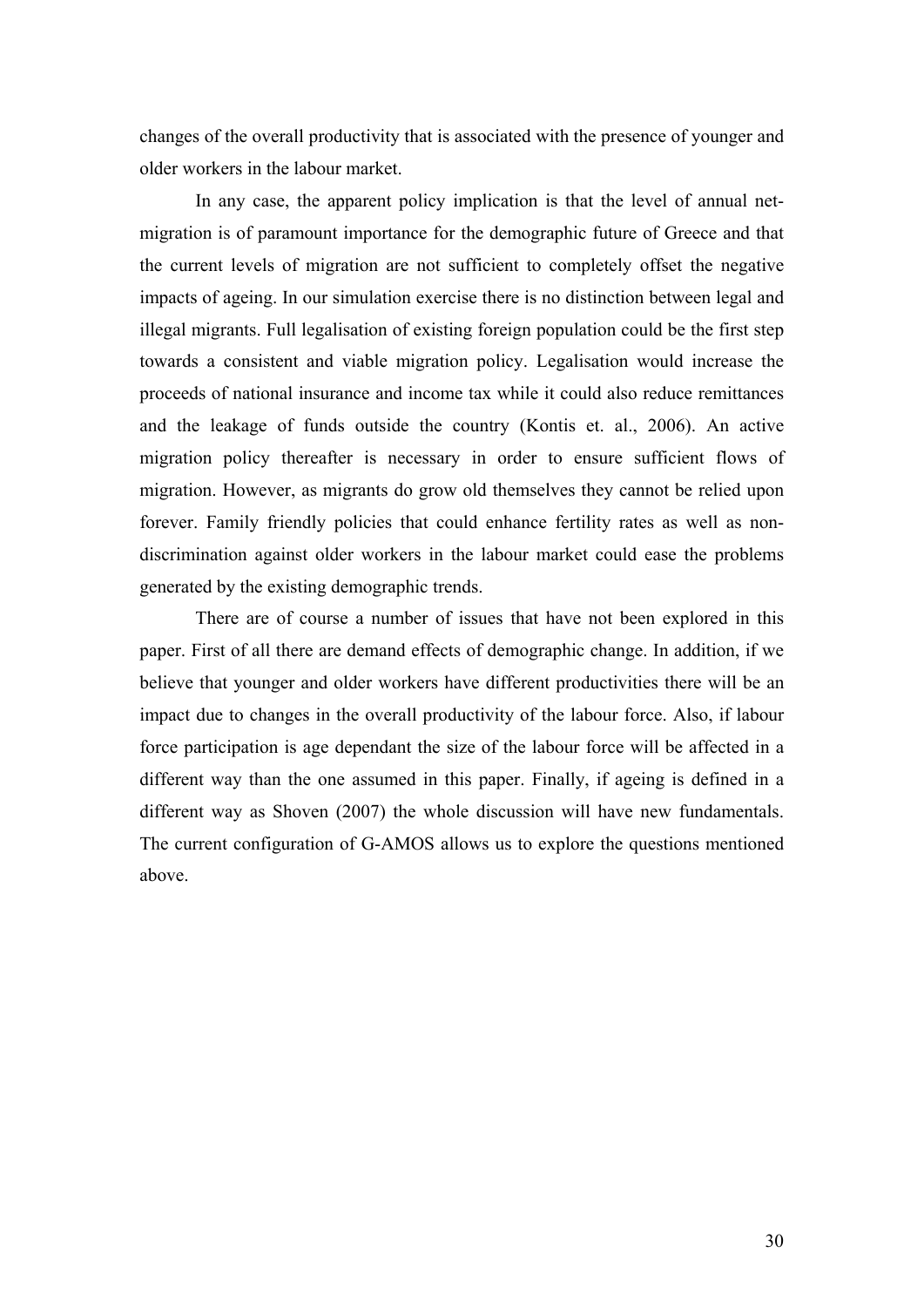## *References*

Blanchflower and Oswald, (1994) *The Wage Curve,* MIT Press, Cambridge, MA.

Economic Policy Committee and the European Commission (2006), *The Impact of Ageing on Public Expenditure: Projections for the EU25 Member States on Pensions, Health Care, Long-Term Care, Education and Unemployment Transfers.* 

Gillmartin et. al. (2007), The national impact of regional policy: Supply side policy simulation with labour market constraints in a two region computable general equilibrium model, Discussion Paper 07-05, Strathclyde University

Greenaway, D., Leyborne, S.J., Reed G.V. and Whalley, J. (1992), *Applied General Equilibrium Modelling: Applications, Limitations and Future Developments,* HMSO, London.

Harrigan, F., McGregor, P., Perman, R., Swales, K and Yin, Y.P. (1991), "AMOS: A Macro-Micro Model of Scotland", *Economic Modelling*, vol. 8, pp. 424-479.

Ioakimoglou E.(1999) "EMU, Wages, Unemployment", *INE-GSEE, Series "Studies", 1999* 

Katrougalos et.al., (2004) "Legal, institutional and administrative dimensions of the entry and residence status of immigrants in Greece. Challenges and prospects for improvement. A comparative study of the Greek and EU institutional framework", *Institute of Migration Policy, Greece*

Kontis, A., Zografakis, S., Mitrakos, T. (2006) "The economic consequences of migrant labour employment in GDP during the last decade", *Institute of Migration Policy, Greece* 

Layard, R., Nickell, S. and Jackman, R. (1991), *Unemployment: Macroeconomic Performance and the Labour Market*, Oxford University Press, Oxford.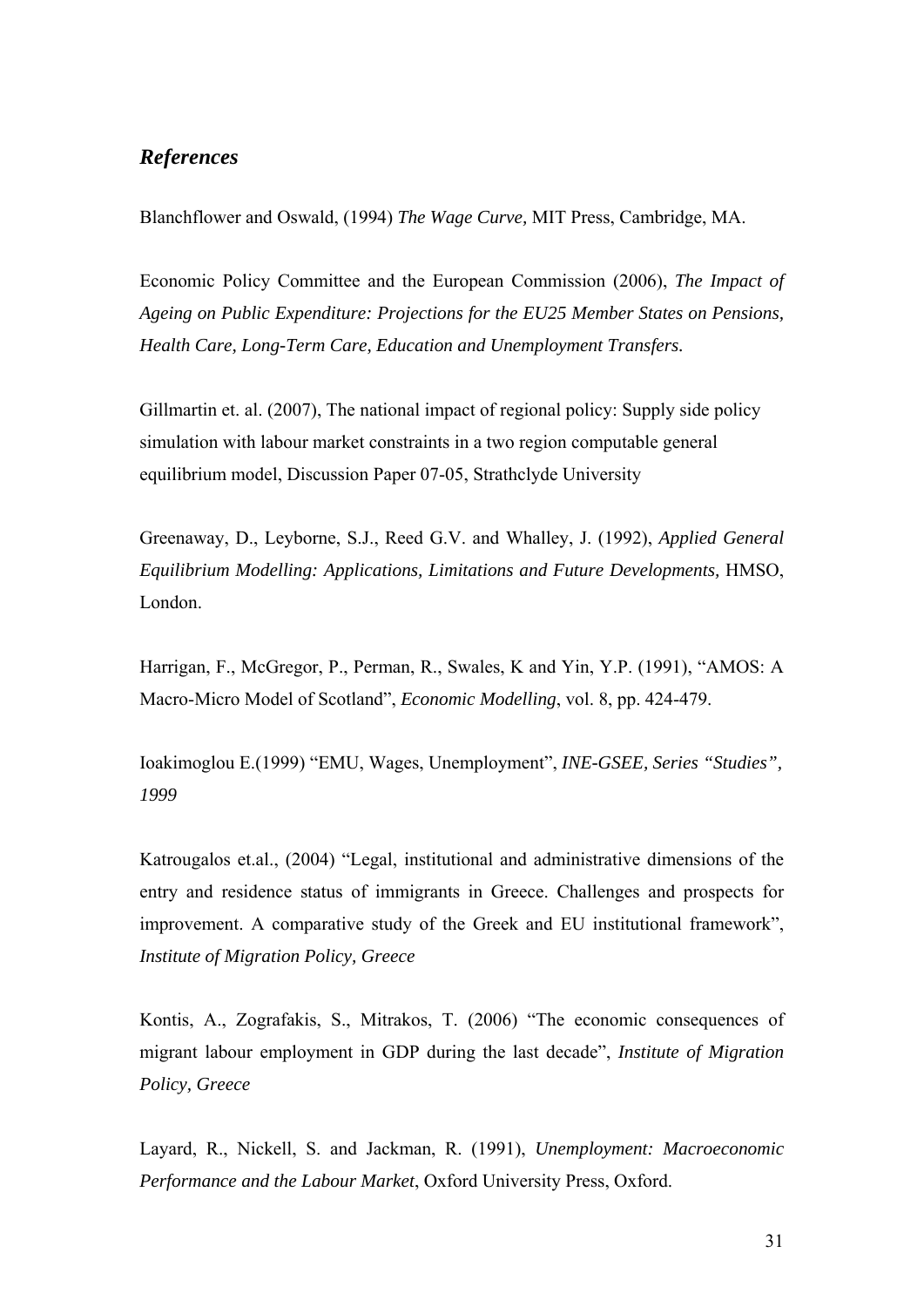Lisenkova et. al. (2008), "Scotland the Grey: A linked Demographic- Computable General Equilibrium Analysis of the Impact of Population Ageing and Decline, *Regional Studies, Forthcoming* 

McGregor, P. G., Swales, J. K. and Yin, Y. P. (1995), "Input-Output Analysis and Labour Scarcity: Aggregate Demand Disturbances in a "Flex-Price" Leontief System", *Economic Systems Research*, vol. 7, pp. 189-208.

Minford, P., Stoney, P., Riley, J. and Webb, B. (1994), "An Econometric Model of Merseyside: Validation and Policy Simulations", *Regional Studies*, vol. 28, pp. 563- 575.

Partridge, M.D. and Rickman D.S., (1998), 'Regional Computable General Equilibrium Modelling: A Survey and Critical Appraisal', *International Regional Science Review,* vol.21, pp. 205-248.

Sarris, A. H. & Zografakis, S. (1999), "A Computable General Equilibrium Assessment of Illegal Immigration on the Greek Economy*", Journal of Population Economics, Vol. 12, pp. 155-182* 

Shoven, John B.(2007), "New Age Thinking: Alternative Ways of Measuring Age, Their Relationship to Labor Force Participation, Government Policies and GDP" (October 2007). NBER Working Paper No. W13476

Treyz, G.I., Rickman, D.S., Hunt G.L. and Greenwood, M.J. (1993), "The Dynamics of Internal Migration in the U.S.", *Review of Economics and Statistics*, vol. 75, pp. 209-214.

Turner, K.R. (2002) 'Modelling the Impact of Policy and Other Disturbances on Sustainability Policy Indicators in Jersey: an Economic – Environmental Regional Computable General Equilibrium Analysis', PhD thesis, Department of Economics, University of Strathclyde.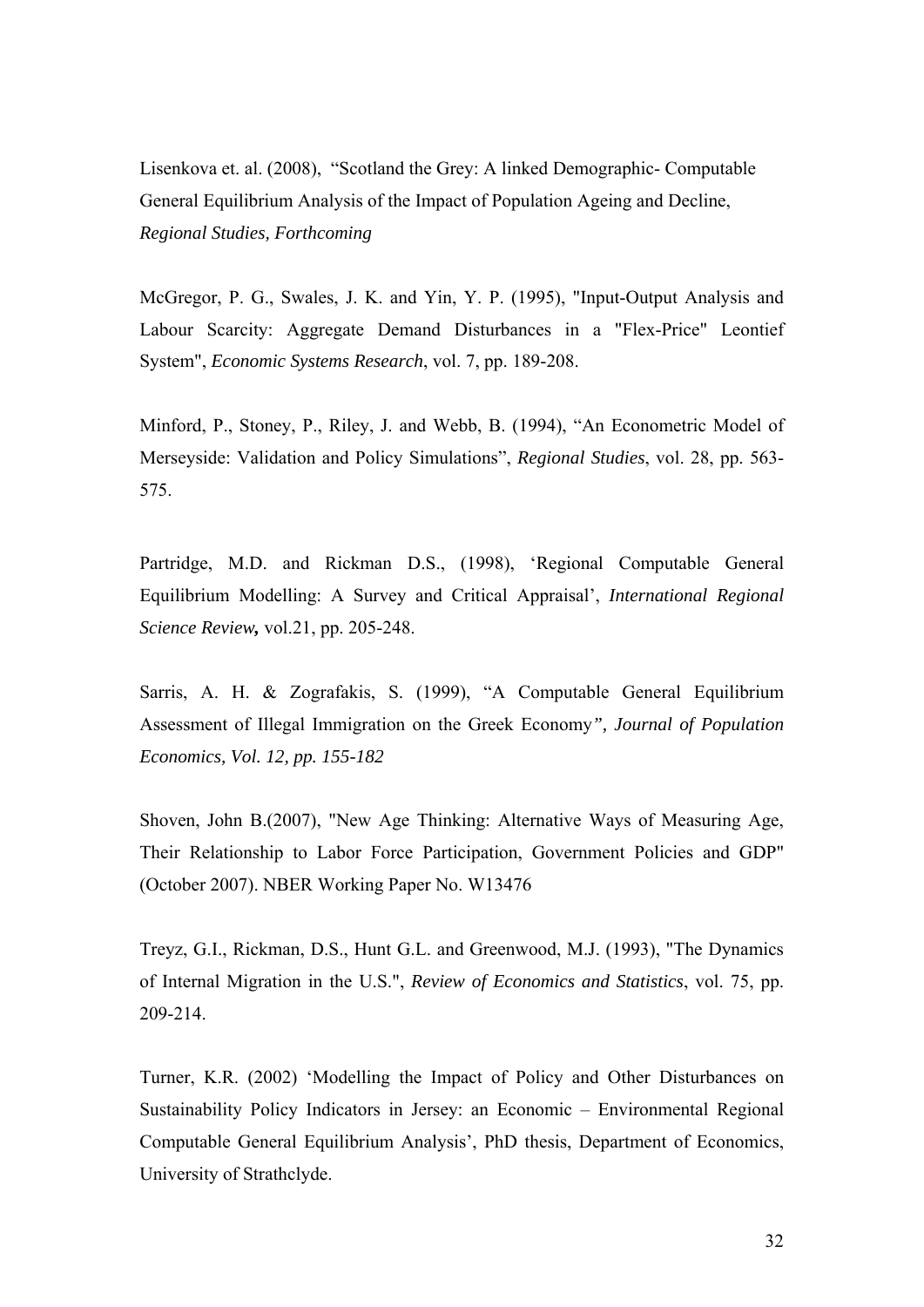# *Appendix 1: The Sectoral Disaggregation in AMOS*

|                  | Sector Name                                           | <b>ISIC</b> |
|------------------|-------------------------------------------------------|-------------|
| $\boldsymbol{l}$ | AGRICULTURE, HUNTING, FORESTRY AND FISHING            | $01 - 05$   |
| 2                | <b>MINING AND QUARRYING</b>                           | $10-14$     |
| $\mathfrak{Z}$   | FOOD PRODUCTS, BEVERAGES AND TOBACCO                  | $15 - 16$   |
| $\overline{4}$   | TEXTILES, TEXTILE PRODUCTS, LEATHER AND FOOTWEAR      | $17 - 19$   |
| 5                | WOOD, PAPER, PRINTING, PUBLISHING                     | $20 - 22$   |
| 6                | COKE, REFINED PETROLEUM PRODUCTS AND NUCLEAR FUEL     | 23          |
| 7                | <b>OTHER MANUFACTURING</b>                            | 24-28       |
| 8                | MACHINERY, EQUIPMENT                                  | $29 - 33$   |
| 9                | TRANSPORT EQUIPMENT ETC.                              | $34 - 37$   |
| 10               | ELECTRICITY, GAS AND WATER SUPPLY                     | $40 - 41$   |
| 11               | <b>CONSTRUCTION</b>                                   | 45          |
| 12               | <b>WHOLESALE AND RETAIL TRADE; REPAIRS</b>            | 50-52       |
| 13               | <b>HOTELS AND RESTAURANTS</b>                         | 55          |
| 14               | TRANSPORT AND STORAGE                                 | 60-63       |
| 15               | POST AND TELECOMMUNICATIONS                           | 64          |
| 16               | FINANCE, INSURANCE                                    | 65-67       |
| 17               | <b>REAL ESTATE ACTIVITIES</b>                         | 70          |
| 18               | RENTING OF MACHINERY AND EQUIPMENT                    | 71          |
| 19               | <b>COMPUTER AND RELATED ACTIVITIES</b>                | 72          |
| 20               | <b>RESEARCH AND DEVELOPMENT</b>                       | 73          |
| 21               | <b>OTHER BUSINESS ACTIVITIES</b>                      | 74          |
| 22               | PUBLIC ADMIN. AND DEFENCE; COMPULSORY SOCIAL SECURITY | 75          |
| 23               | <b>EDUCATION</b>                                      | 80          |
| 24               | <b>HEALTH AND SOCIAL WORK</b>                         | 85          |
| 25               | <b>OTHER SERVICES</b>                                 | 90-99       |

**Table A1.1 Sectors (Activities/Commodities) Identified in AMOS**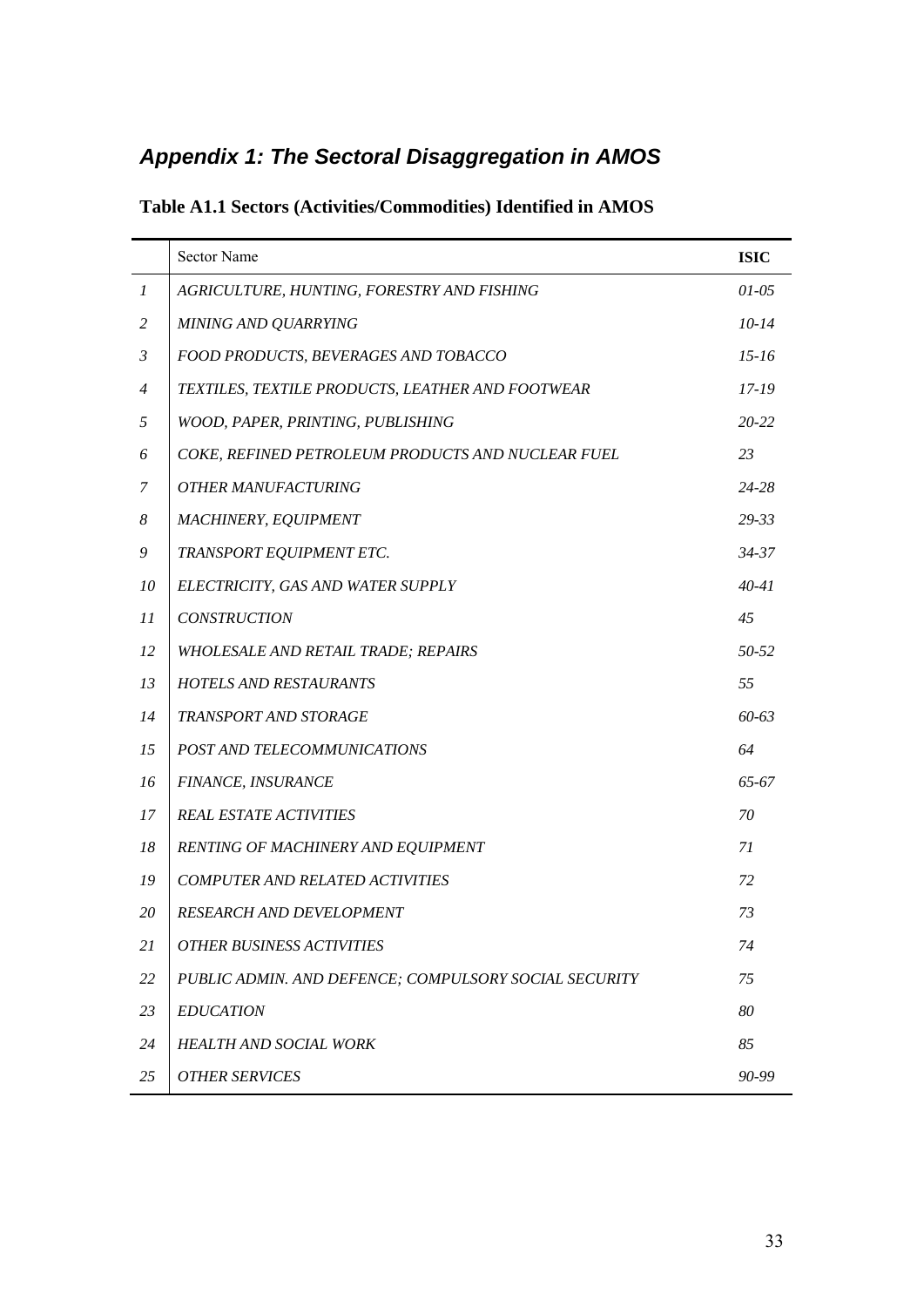# *Appendix 2: The AMOS Model*

| 1. Commodity Price           | $p_i = p_i(w_n, w_{1i})$                                                                                                                      |
|------------------------------|-----------------------------------------------------------------------------------------------------------------------------------------------|
| 2. Consumer Price Index      | $cpi = \sum_{i} \theta_{i} p_{i} + \sum_{i} \theta_{i}^{REV} \frac{-\text{REV}}{p_{i}} + \sum_{i} \theta_{i}^{Row} \frac{-\text{Row}}{p_{i}}$ |
| 3. Capital Price Index       | $kpi = \sum \gamma_i p_i + \sum \gamma_i^{REV} \overline{p}_i^{REV} + \sum \gamma_i^{Row} \overline{p}_i^{Row}$                               |
| 4. User Cost of Capital      | $uck = uck(kpi)$                                                                                                                              |
| 5. Wage Equation             | $W_n = W_n(N, \overline{L}, cpi)$                                                                                                             |
| 6. Capital Sock              | $K_{i,t}^{S} = (1-d_i)K_{i,t-1} + \Delta K_{i,t-1}$                                                                                           |
| 7. Labour Demand             | $N_i^D = N_i^D(Q_i, w_n, w_{k,i})$                                                                                                            |
| 8. Capital Demand            | $K_i^D = K_i^D(Q_i, w_n, w_{i,i})$                                                                                                            |
| 9. Labour Market Clearing    | $\sum_i N_i^D = N$                                                                                                                            |
| 10. Capital Market Clearing  | $K_i^S = K_i^D$                                                                                                                               |
| 11. Household Income         | $Y = \Psi_n N w_n + \Psi_k \sum K_i w_{k,i}$                                                                                                  |
| 12. Commodity Demand         | $Q_i = C_i + I_i + G_i + X_i$                                                                                                                 |
| 13. Consumption Demand       | $C_i = C_i \left( p_i, p_i \right)$ $\left( \overline{p_i}, \overline{p_i}, \overline{p_i}, \overline{p_i} \right)$                           |
| 14. Desired Capital Stock    | $K_i^* = K_i^D(Q_i, w_n, uck)$                                                                                                                |
| 15. Capital Stock Adjustment | $\Delta K_i = \lambda_i (K_i^* - K_i)$                                                                                                        |
| 16. Investment Demand        | $I_i = I_i\left(p_i, \overline{p_i}^{REV}, \overline{p_i}^{Row}, \sum_i b_{i,j} \Delta K_i\right)$                                            |
| 17. Government Demand        | $G_i = \varphi_i p_i \overline{P}$                                                                                                            |
| 18. Export Demand            | $X_i = X_i \left( p_i, \overline{p_i}^{REV}, \overline{p_i}^{Row}, \overline{D}^{REV}, \overline{D}^{Row} \right)$                            |

Table A2.1: A Condensed Version of the AMOS CGE Model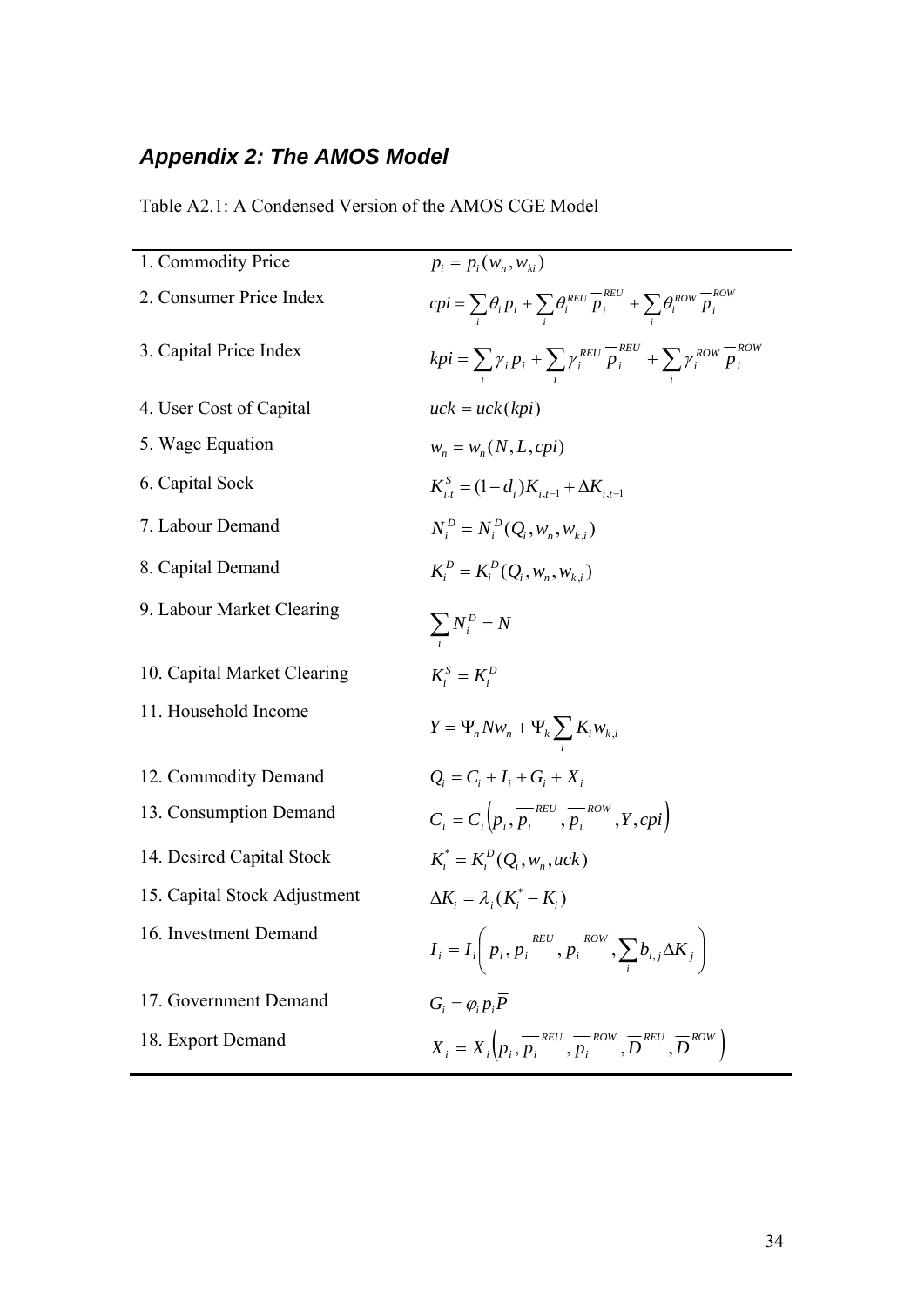## **NOTATION**

## *Activity-Commodities*

i, j are activity/commodity subscripts.

#### *Transactors*

EU = European Union, ROW = Rest of World

#### *Functions*

| p(.)                    | cost function                                                                           |
|-------------------------|-----------------------------------------------------------------------------------------|
| $W_n(.)$                | wage equation                                                                           |
| uck(.)                  | user cost of capital formulation                                                        |
| $K^{D}(.)$ , $N^{D}(.)$ | factor demand functions                                                                 |
|                         | $C(.)$ , $I(.)$ , $X(.)$ Armington consumption, investment and export demand functions, |

homogenous of degree zero in prices and one in quantities

#### *Variables*

| $\mathcal{C}$ | consumption                                                                               |
|---------------|-------------------------------------------------------------------------------------------|
| D             | exogenous export demand                                                                   |
| G             | government demand for local goods                                                         |
| $\mathbf I$   | investment demand for local goods                                                         |
| $\Delta K$    | investment demand by activity                                                             |
|               | $KD$ , $Ks$ , $K*$ , $K$ capital demand, capital supply, desired and actual capital stock |
| L             | labour force                                                                              |
| $N^D$ , $N$   | labour demand and total employment                                                        |
| $\mathbf{P}$  | population                                                                                |
| Q             | commodity/activity output                                                                 |
| X             | exports                                                                                   |
| Y             | household nominal income                                                                  |
| $\mathbf b$   | elements of capital matrix                                                                |
| cpi, kpi      | consumer and capital price indices                                                        |
| d             | physical depreciation                                                                     |
| p             | price of commodity/activity output                                                        |
| t             | time subscript                                                                            |
| uck           | user cost of capital                                                                      |
| $W_n$ , $W_k$ | wage, capital rental                                                                      |
| Ψ             | share of factor income retained in region                                                 |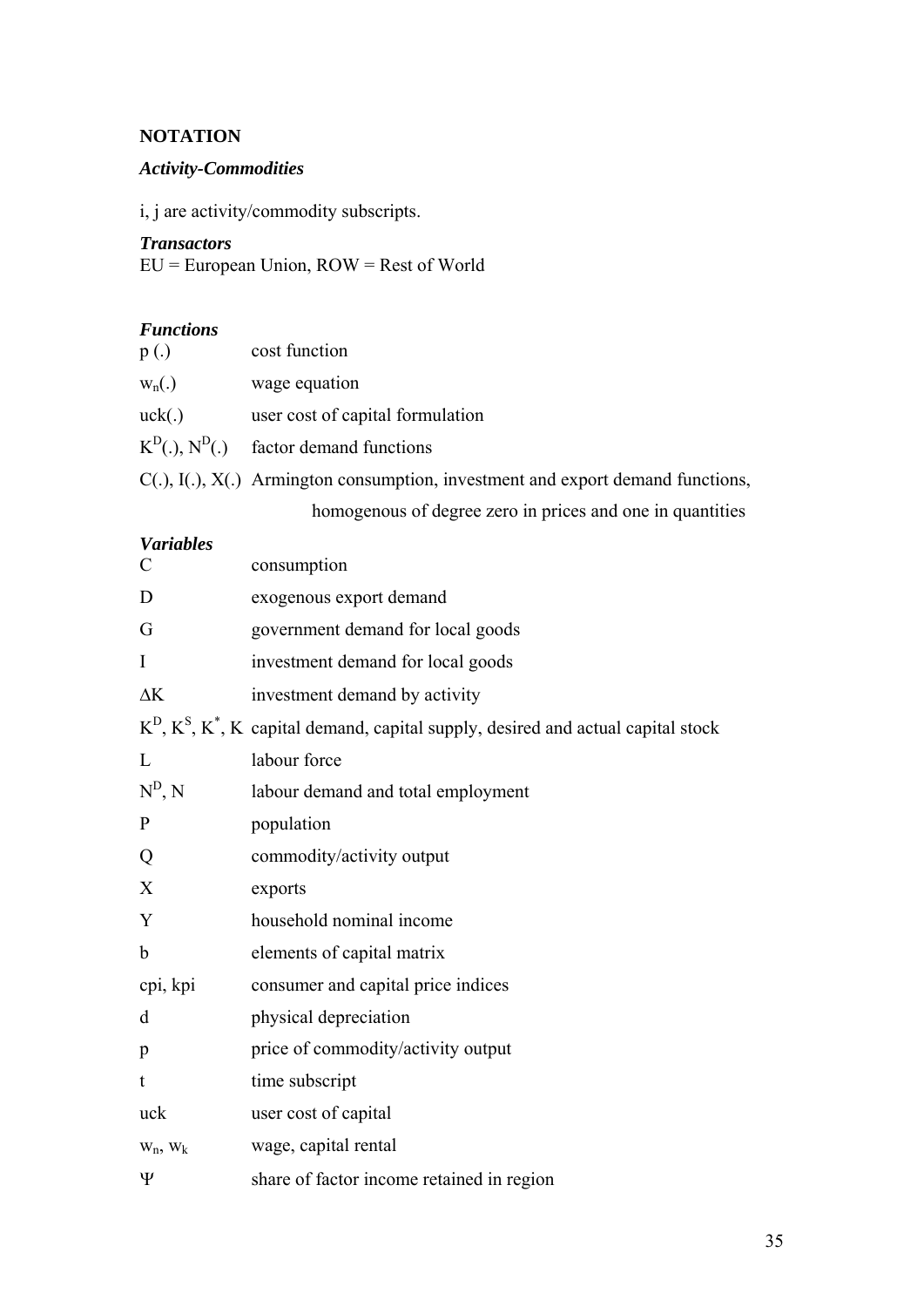| $\theta$               | cpi weights                        |
|------------------------|------------------------------------|
| $\gamma$               | kpi weights                        |
| $\boldsymbol{\varphi}$ | government expenditure coefficient |
| λ                      | capital stock adjustment parameter |

## *Notes***:**

Variables with a bar are exogenous.

A number of simplifications are made in this condensed presentation of AMOS

- 1. Intermediate demand is suppressed throughout e.g. only primary factor demands are noted in price determination in equation (1) and final demands in the determination of commodity demand in equation (12).
- 2. Income transfers are generally suppressed.
- 3. Taxes are ignored.
- 4. There are implicit time subscripts on all variables. These are only stated explicitly in the capital updating equation (6).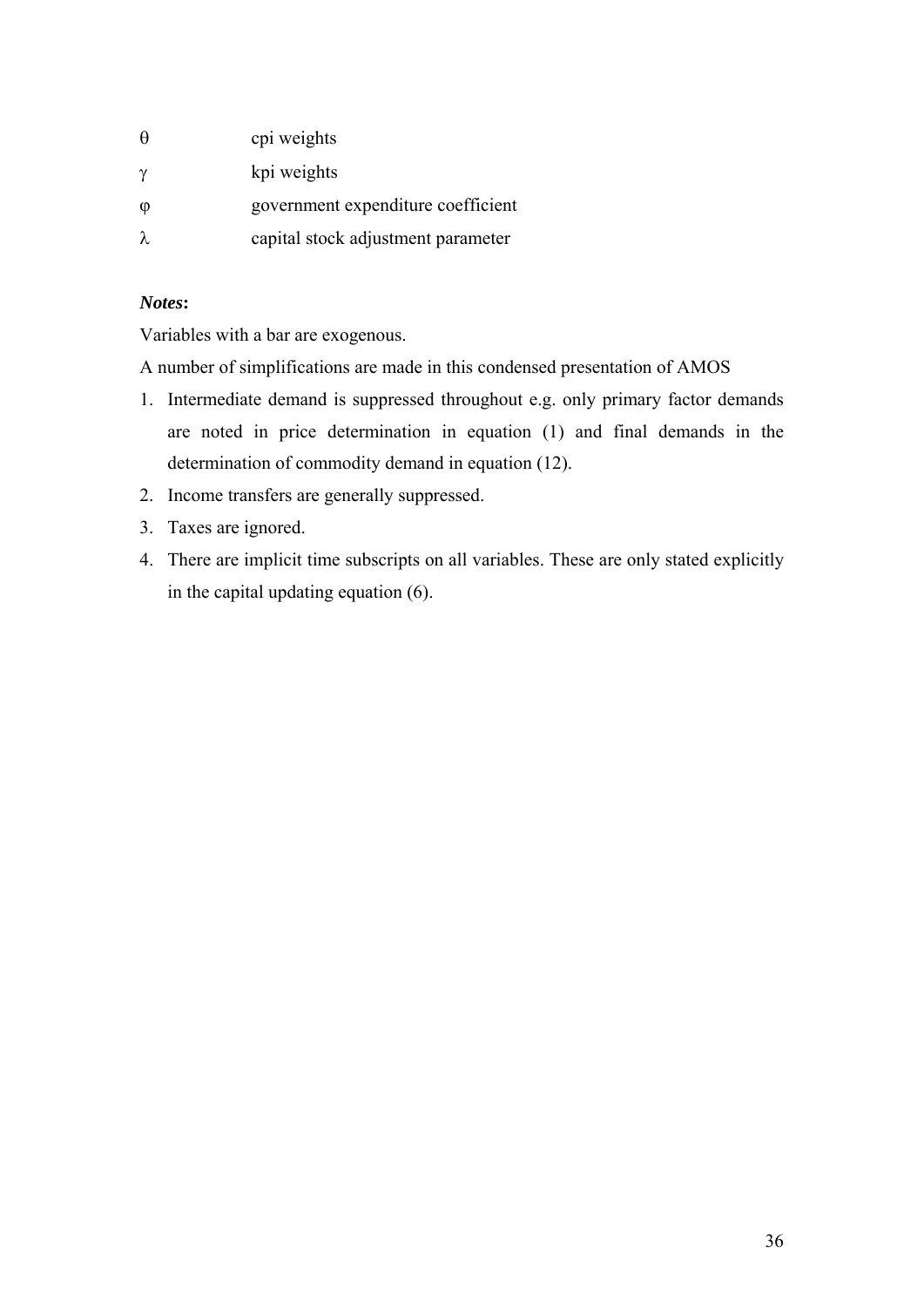# *Appendix 3: A "back of the envelope model" - Prices in a Cobb-Douglas World with two goods*

 $E=$  export sector,  $D=$  domestic sector  $\alpha$  = labour intensity in export sector  $β =$ labour intensity in domestic sector Fixed non labour inputs in both export and domestic sector All non labour income goes outwith the region Export sector faces parametric world price = numeraire Constant share of wage income is spent on domestic output Production

$$
(1) \mathcal{Q}_E = AL_{E}^{\alpha}
$$

 $(2)$   $Q_{D} = BL_{D}^{\beta}$ **Distribution** 

$$
\frac{wL_E}{1 \times Q_E} = \alpha
$$
\n
$$
\frac{wL_D}{P_D Q_D} = \beta
$$

$$
\begin{array}{ll}\text{Demand} \\ (5) \ \ P \ _D \ Q \ _D \ = \ \gamma L w \end{array}
$$

STEP 1: Employment shares Substitute (5) in (4) and rearrange

$$
(6) \quad L_{D} = \gamma \beta \quad L
$$

Total labour force  $(7)$   $L = L_E + L_D$ 

Substituting (7) in (6)

$$
(8) L_E = (1 - \gamma \beta) L
$$

(9)  $L_E$  =  $L_D$  =  $\dot{L}$ 

The dot notation implies proportional changes

STEP 2: Wage determination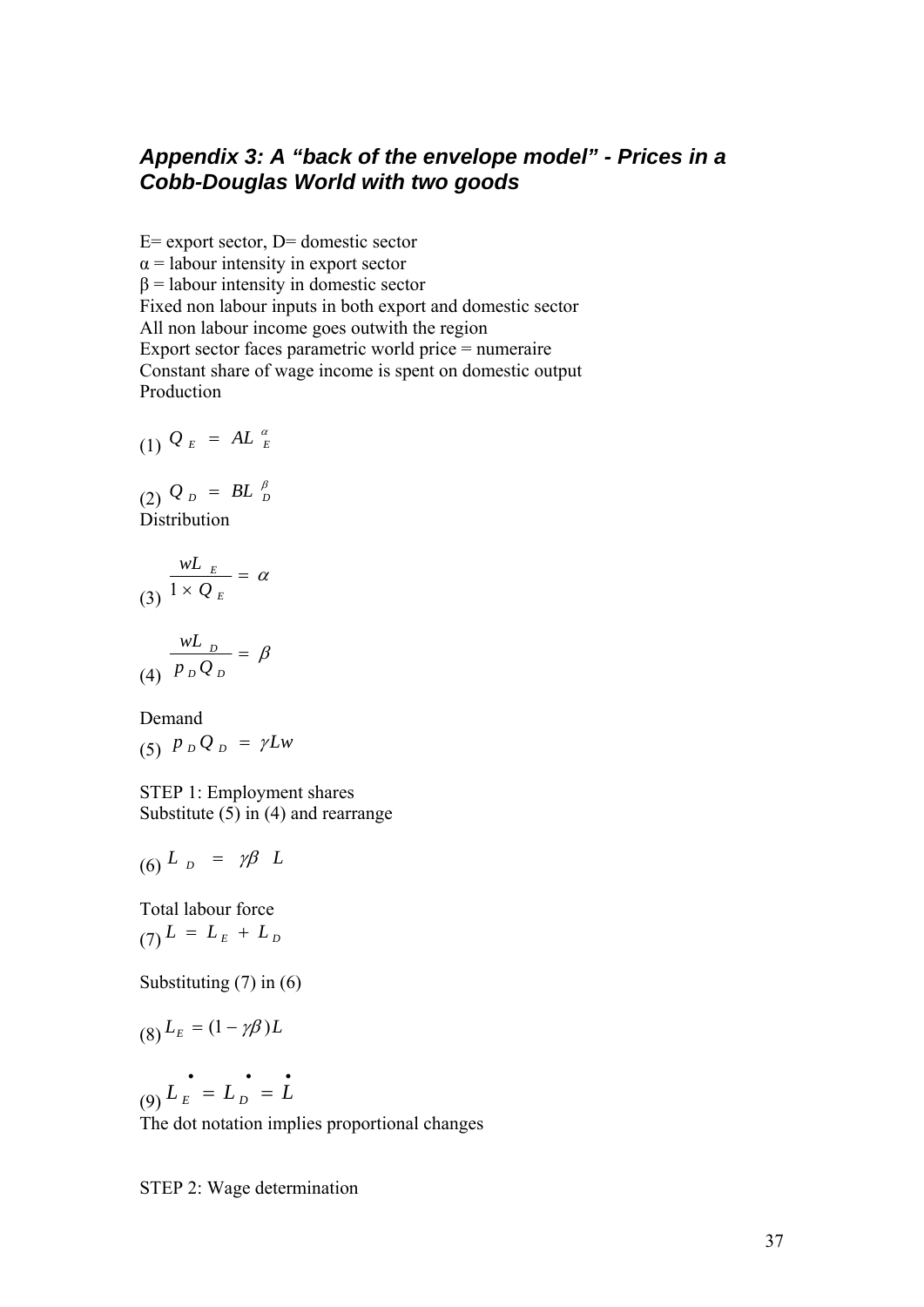Substitute equation (1) into (3) and rearrange.

$$
w = \frac{\alpha A}{L^{\frac{1-\alpha}{E}}}
$$

Which gives (using equation 9)

(11) 
$$
\mathbf{v} = -(1-\alpha)\mathbf{L}_E = -(1-\alpha)\mathbf{L}
$$

A fall in the labour supply increases the wage in the export goods sector (relative to fixed export prices)

STEP 3: Determination of price of domestic good Substitute (2) into (4) and rearrange

$$
\frac{w}{p_D} \times \frac{L_D}{BL_D^{\beta}} = \beta \qquad \Rightarrow \quad w = \frac{p_D \beta B}{L_D^{1-\beta}}
$$
  
(13) 
$$
w = p_D - (1 - \beta) L_D = -(1 - \beta) L
$$

Substitute equation (11) into (13)

(14) 
$$
\vec{P}_D - (1 - \beta)\vec{L} = -(1 - a)\vec{L}
$$
  
(15)  $\vec{P}_D = (a - \beta)\vec{L}$ 

Therefore the price of the domestic good will rise (relative to the export good) when labour supply is reduced if  $β > α$ . (i.e. the labour intensity of the domestic sector is greater than the labour intensity of the traded sector.

#### STEP 4: Change in CPI

If all income is consumed,  $\gamma$  is spent on domestic goods whose price is parametric

 $cpi = \gamma \dot{p}$